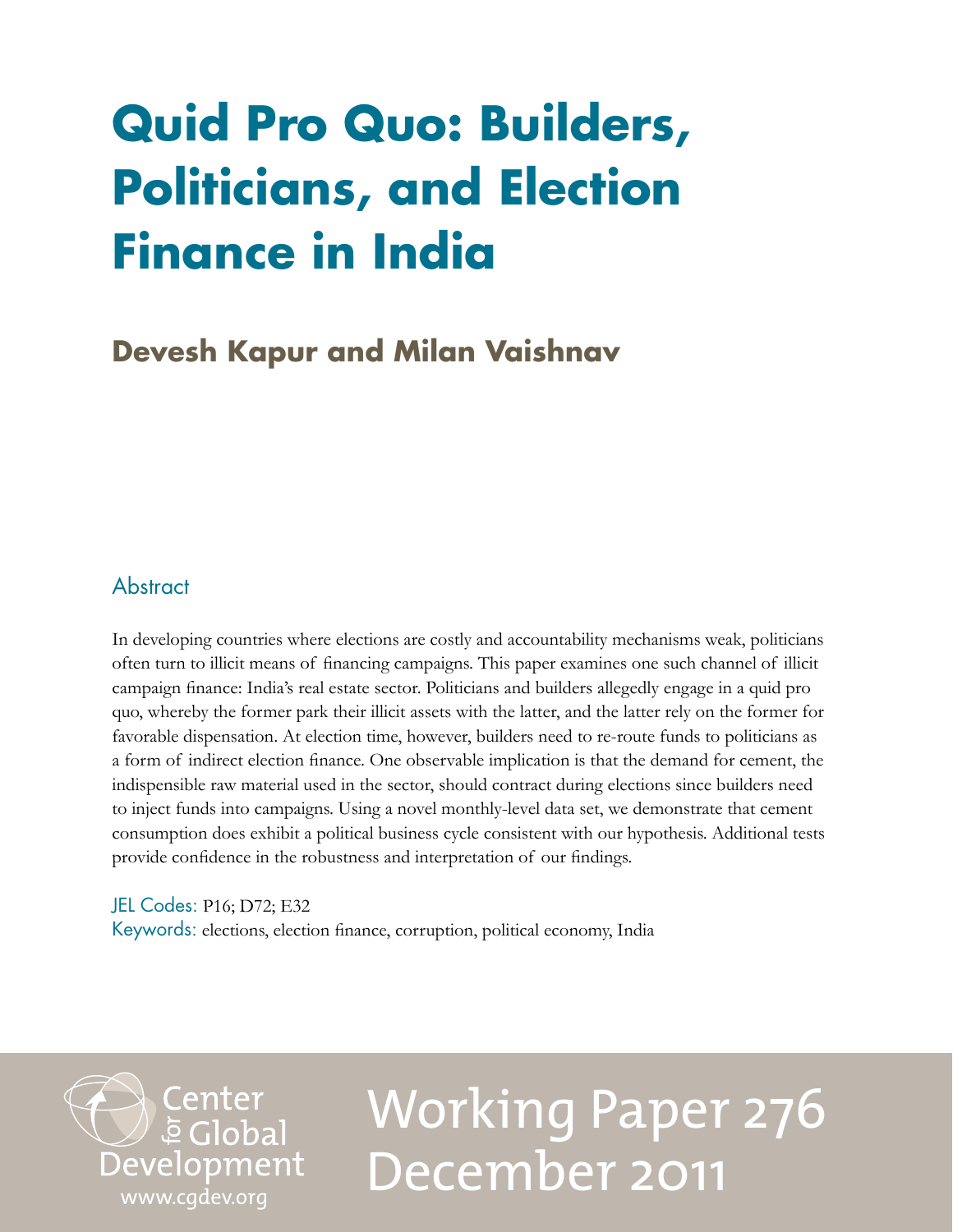## **Quid Pro Quo: Builders, Politicians, and Election Finance in India**

Devesh Kapur Center for Global Development and University of Pennsylvania

Milan Vaishnav Center for Global Development and Columbia University

|                                                                                             | Corresponding author: mv2191@columbia.edu. We would like to thank Owen<br>McCarthy for excellent research assistance. We thank Matthew Levendusky,<br>Philip Oldenburg, Neelanjan Sircar, Arvind Subramanian, Sandip Sukhtankar,<br>and participants at the University of Pennsylvania and the Center for Global<br>Development for comments. Milan Vaishnav would like to thank the Center<br>for Global Development, the Center for the Advanced Study of India at the<br>University of Pennsylvania, and the National Science Foundation (Doctoral<br>Dissertation Improvement Grant SES #1022234) for financial assistance. All<br>errors are our own. |
|---------------------------------------------------------------------------------------------|------------------------------------------------------------------------------------------------------------------------------------------------------------------------------------------------------------------------------------------------------------------------------------------------------------------------------------------------------------------------------------------------------------------------------------------------------------------------------------------------------------------------------------------------------------------------------------------------------------------------------------------------------------|
|                                                                                             | CGD is grateful for contributions from the William and Flora Hewlett<br>Foundation in support of this work.                                                                                                                                                                                                                                                                                                                                                                                                                                                                                                                                                |
|                                                                                             | Devesh Kapur and Milan Vaishnav. 2011. "Quid Pro Quo: Builders, Politicians, and<br>Election Finance in India." CGD Working Paper 276. Washington, D.C.: Center for<br>Global Development. http://www.cgdev.org/content/publications/detail/1425795                                                                                                                                                                                                                                                                                                                                                                                                        |
| <b>Center for Global Development</b><br>1800 Massachusetts Ave., NW<br>Washington, DC 20036 | The Center for Global Development is an independent, nonprofit policy<br>research organization dedicated to reducing global poverty and inequality<br>and to making globalization work for the poor. Use and dissemination of<br>this Working Paper is encouraged; however, reproduced copies may not be                                                                                                                                                                                                                                                                                                                                                   |
| 202.416.4000                                                                                | used for commercial purposes. Further usage is permitted under the terms                                                                                                                                                                                                                                                                                                                                                                                                                                                                                                                                                                                   |
| (f) $202.416.4050$                                                                          | of the Creative Commons License.                                                                                                                                                                                                                                                                                                                                                                                                                                                                                                                                                                                                                           |
| www.cgdev.org                                                                               | The views expressed in CGD Working Papers are those of the authors and<br>should not be attributed to the board of directors or funders of the Center<br>for Global Development.                                                                                                                                                                                                                                                                                                                                                                                                                                                                           |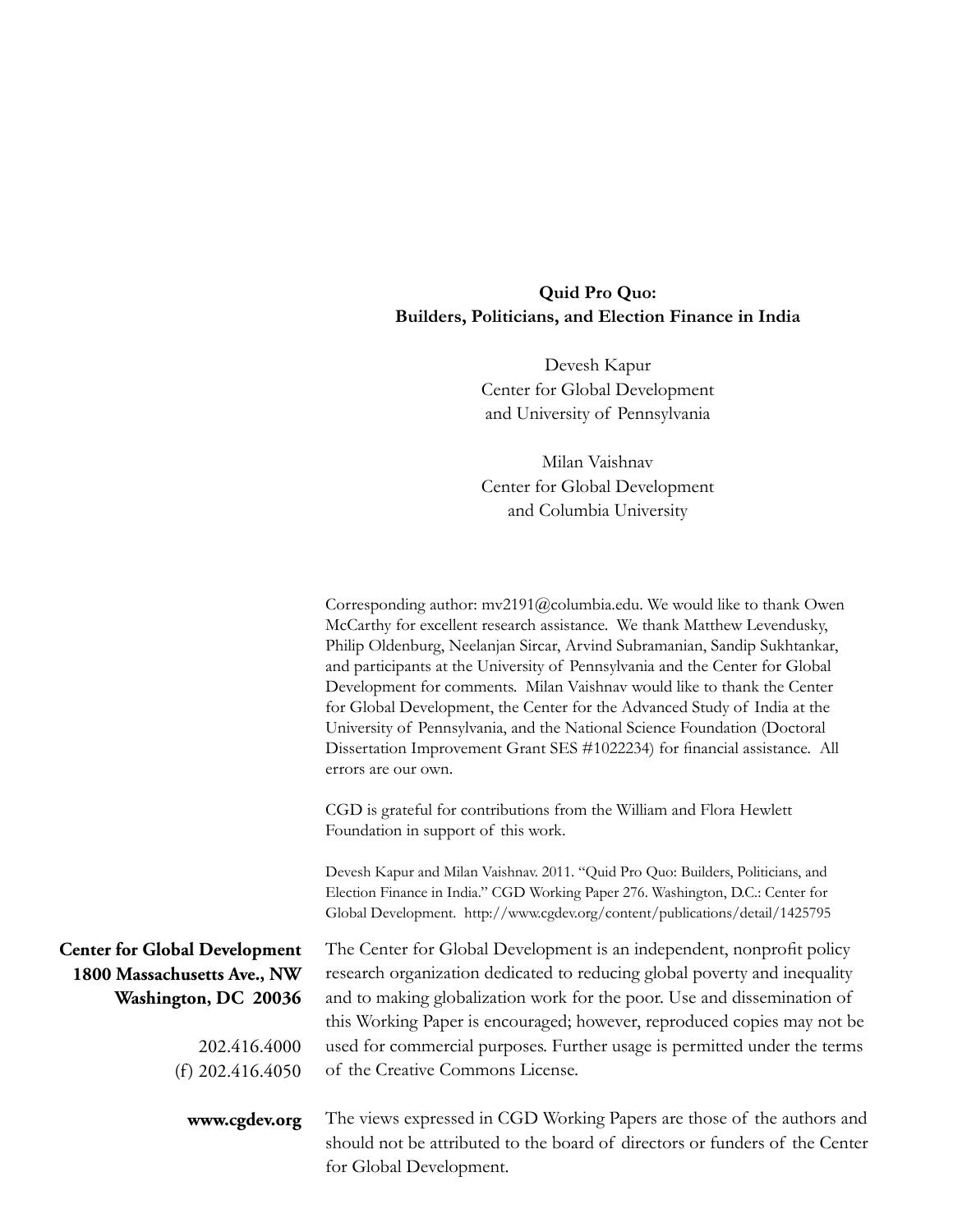## **1. Introduction**

 $\overline{a}$ 

In democracies across the developed and developing worlds, there is concern that the costs of elections are growing unabated (Pinto-Duschinsky 2002). In the United States, the Federal Election Commission calculates that candidates contesting the 2008 presidential election spent nearly \$1.8 billion, almost three times what was spent in the 2004 presidential election cycle and almost four times the 1996 figures.<sup>1</sup> On the other side of the globe, economists estimate that candidates and parties in the 2009 Indian national elections spent roughly \$3 billion on campaign expenditures. Election spending alone is said to have increased India's GDP growth by .5 percent for two quarters of 2009 (Timmons and Kumar 2009).

Yet one key difference between democracies in the developed and the developing worlds is the alleged role that illicit election funds play in the latter. In developed democracies, there are well-established systems of monitoring and accounting for election finance and for prosecuting those involved in alleged improprieties. The strength of these systems likely deters the transfer of illicit funds to a great extent.<sup>2</sup> In developing countries, however, scholars and observers have widely reported that illicit campaign finance expenditures often dwarf legal flows. As one scholar has noted, this reality is often referred to as the "rule of ten"—the idea that actual election expenditures are ten times the reported amounts (Gingerich 2010). While there is a great deal of anecdotal evidence regarding the presence of illicit (or "black") money in elections, there has been little empirical analysis of these flows, and for obvious reasons. By their very nature, flows of "black" money are opaque: they involve under-the-table transfers that are largely unobservable and therefore difficult to quantify. Yet black money can potentially undermine voters' confidence in the democratic process and can lead to severe governance failures.

In this paper, we examine one much-discussed channel of black money in Indian politics: the construction and real estate sector. In recent years, there has been growing speculation of cozy links between builders and politicians. The most common allegation proceeds along the

<sup>1</sup> These figures are in nominal terms, and include primary and general election spending as well as the costs of the nominating conventions. They do not include independent expenditures. See [http://www.fec.gov/press/press2009/20090608PresStat.shtml.](http://www.fec.gov/press/press2009/20090608PresStat.shtml) 

 $2$  Of course, in countries such as the United States, there are real questions about the influence licit lobbying expenditures and campaign finance donations from industry can have on legislator behavior. For recent examples from the U.S. housing crisis, see Igan, Mishra and Tressel 2011; and Mian, Sufi and Trebbi 2010.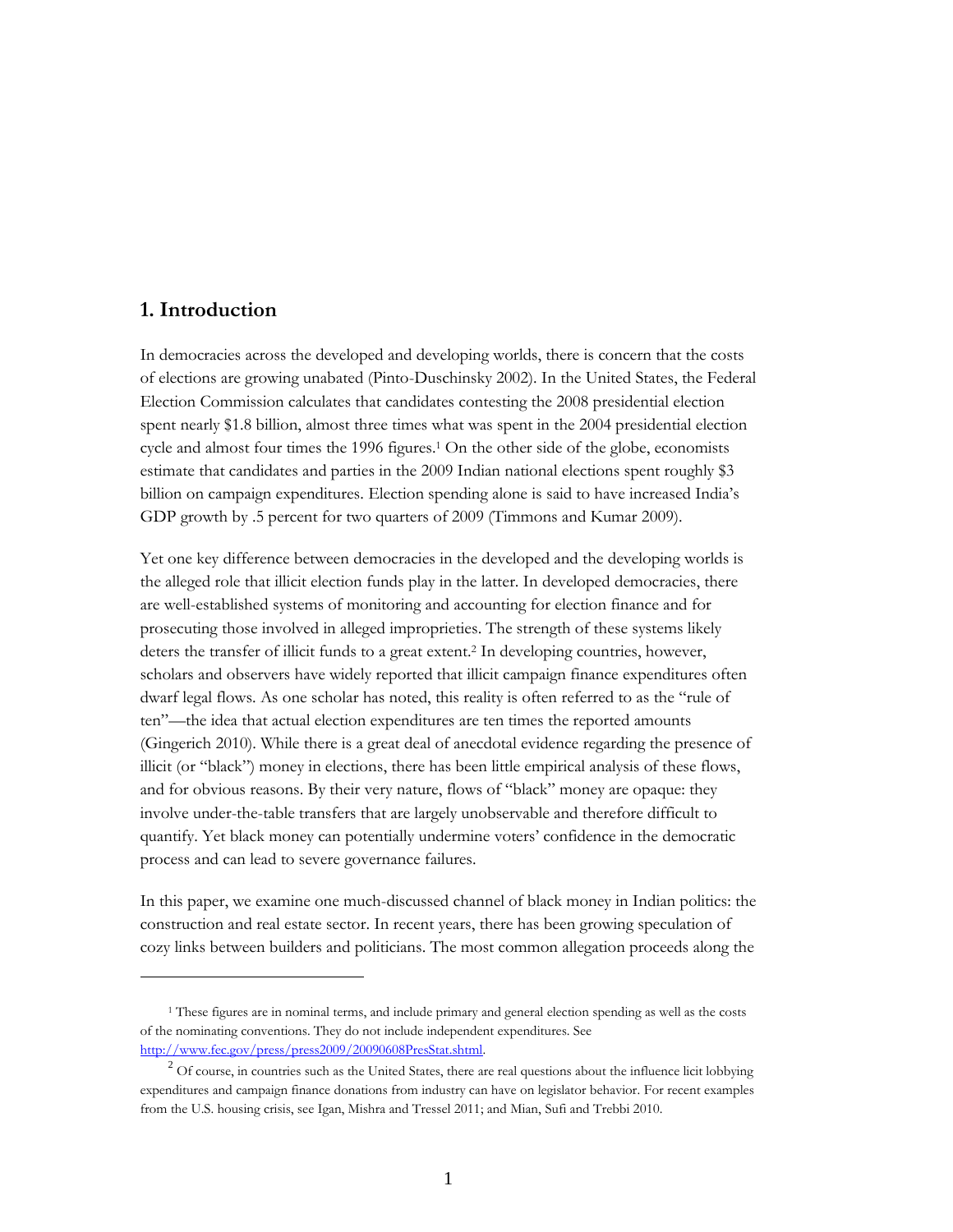following lines. Politicians in India often accumulate substantial assets while in office, above and beyond their official remuneration. In order to hide these assets from scrutiny and to invest them productively, many politicians park these assets with builders involved in real estate, a sector that has averaged annual growth rates of nearly ten percent over the last decade. Builders require the aid of politicians because politicians have ensured that land remains a highly regulated commodity over which the state has significant discretion. Furthermore, the real estate sector perennially needs large volumes of liquidity, much larger than banks are willing to finance. Thus, while politicians channel money to the sector and provide discretionary access to land, builders in turn help to launder these funds safely in a rapidly appreciating asset. More importantly for the purposes of this paper, at the time of elections developers route part of these funds back to the politicians to help finance their election campaigns. Although the aforementioned narrative is backed up by numerous journalistic accounts as well as interviews with businessmen, politicians and government officials conducted by the authors, this chain of events are nonetheless empirically unproven. This paper seeks to address this lacuna by assessing empirically whether fluctuations in construction activities are linked to electoral cycles in India. In so doing, it aims to shed light on the acknowledged, though understudied, role of black money in Indian elections. While we are not able to test each link in the causal chain empirically, we believe that the presence of electoral cycles serves as suggestive evidence of the kinds of activities we describe here.

Specifically, we hypothesize that what money is to elections, cement is to construction—it is the indispensible ingredient. Virtually all construction requires cement (for which there is no material substitute), and the burgeoning real estate sector accounts for the majority of India's domestic cement demand. When construction activity increases, cement consumption rises and vice versa. If therefore, the real estate sector is a key financier of elections, then just prior to elections, builders will need to provide the liquidity to politicians to finance their electoral campaigns. In turn, this will constrain the liquidity available to builders for their own activities; as a result, construction activity should drop from the expected trend—and so should cement consumption.

To assess the relationship between elections and activity in the real estate sector empirically, we construct a novel panel dataset comprising information on the monthly consumption of cement and the timing of elections in India's 17 major states over the period 1995 to 2010. Using an empirical model that controls for unobserved state and time-specific effects, we investigate whether the presence of elections is associated with an observable drop in cement consumption, which is consistent with a drying up of liquidity in the real estate sector around election time.

To preview our findings, we find that there is a statistically significant contraction in cement consumption (representing a 12 to 15 percent decline) during the month of state assembly elections. This effect is slightly larger for scheduled elections, state (as opposed to national) elections, dual elections (when elections to the state assembly and national parliament occur concurrently), and for more urban states. To assess the robustness of this result, we use randomization inference (Rader 2011) as a non-parametric method of testing the null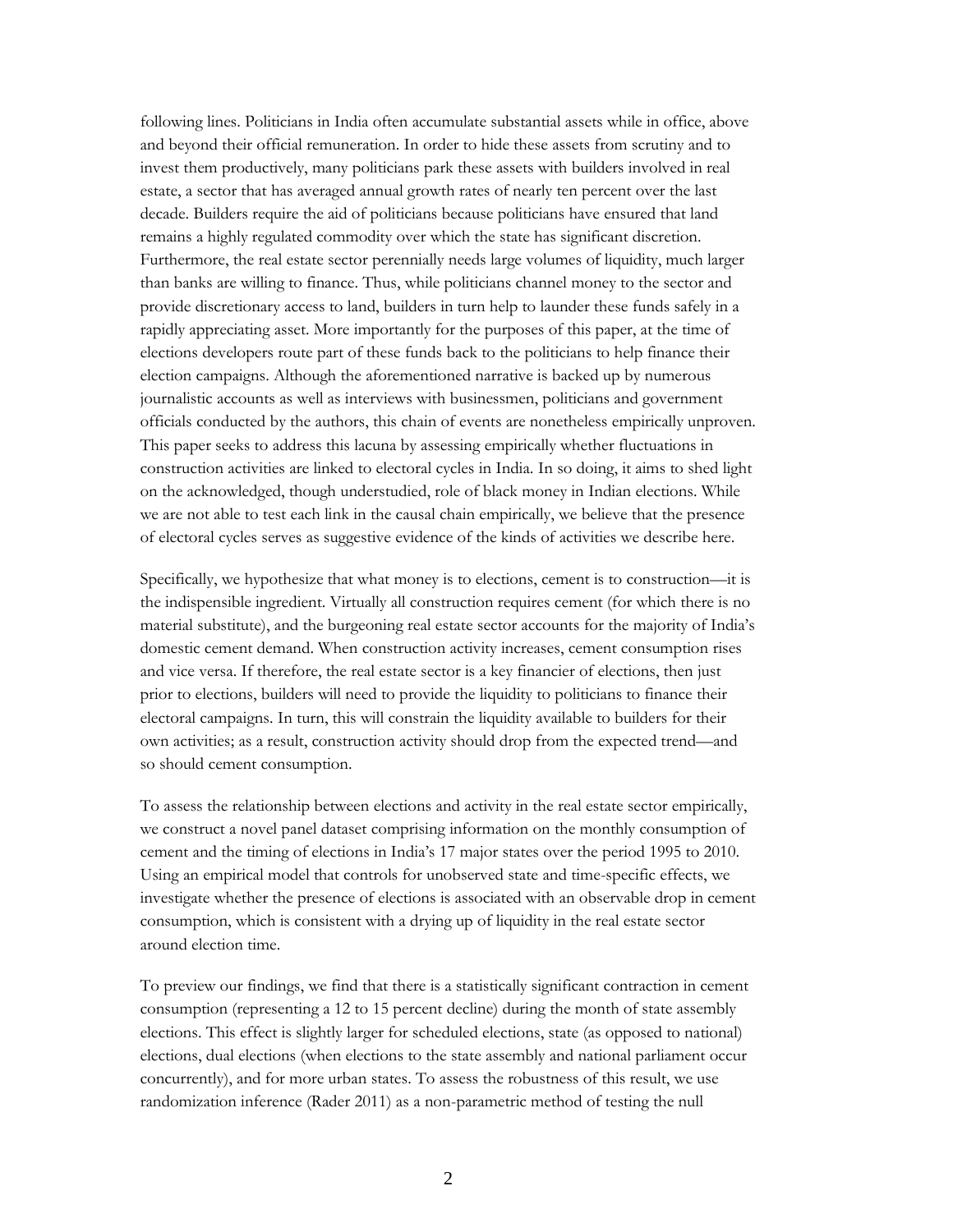hypothesis that there is no relationship between elections and a decline in cement consumption.

Having built confidence in our core finding, we address three plausible challenges to our interpretation of the results: that the decline is indicative of a broader decline in economic activity due to political uncertainty (or what some authors have called a "reverse business cycle"); that builders should anticipate a liquidity crunch and smooth consumption over time; and that decreases in cement consumption are due to a pre-electoral slowdown in government investment. We demonstrate that these concerns do not invalidate our results.

Our findings have broad relevance for the study of money politics in the developing world, where we are most likely to observe illicit election finance. There is a small, but growing literature in this area (see Kupferschmidt 2009 for one review; and Gingerich 2010 for a unique empirical example from Brazil). This paper adds to this literature in two ways. First, it focuses on a specific sector—real estate—that is widely thought to be linked with "off-thebooks" politics across the developing world. Second, it contributes a novel measure for capturing election cycles in this sector that is consistent with its role as a source of election finance.

Our findings are also broadly related to the field of "forensic" economics, which has developed innovative methods of estimating the private returns to political power. Work in this area attempts to estimate the extent to which firms benefit from possessing political connections (Fisman 2001; Johnson and Mitton 2003; Khwaja and Mian 2005; Faccio 2006; Jayachandran 2006; and Goldman, Rocholl and So 2009). A second strand of the literature attempts to identify the benefits politicians obtain on the basis of their political power (Eggers and Hainmueller 2009; Querubin and Snyder 2011; Bhavnani 2011). In contrast to this larger literature, we place an emphasis on the role of election finance incentives rather than mere rent seeking (though one notable exception is Sukhtankar 2011).

Given the centrality of the election cycle to our argument, this paper is also linked to the literature on political business cycles (Akhmedov and Zhuravskaya 2004; Khemani 2004; Shi and Svensson 2006; Brender and Drazen 2005; Cole 2008). Yet, like Sukhtankar (2011), our paper is unique in that our core hypothesis predicts a *contraction* in activity (within a specific sector) around elections. This stands in contrast to much of the political business cycle literature, which is premised around an *expansion* of economic activity around election time.

The remainder of the paper is organized as follows. In the next section we analyze the drivers of election expenditures, including the shift toward private financing. We then briefly review the workings of the alleged quid pro quo between politicians and builders and present our hypotheses. In the fourth section, we outline the data and methods used to assess our hypotheses empirically. Next, we present statistical evidence in support of our primary hypotheses on election timing and cement consumption. To build confidence in the result, we address some of the most plausible challenges to our interpretation of the findings. Finally, we conclude by summarizing the implications of our findings for the literature,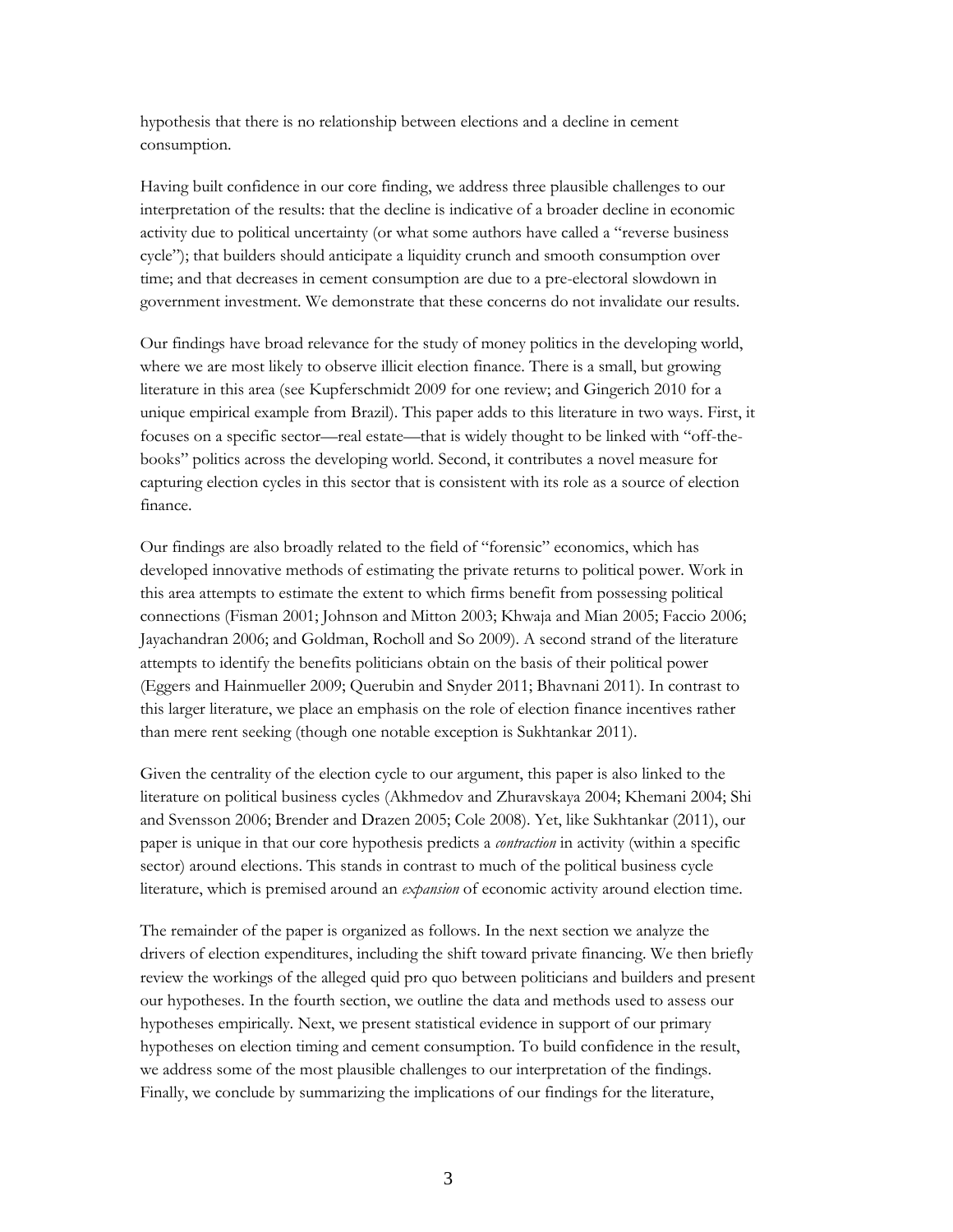emphasizing the need for a research agenda on the impact of election finance on democracy and development outcomes.

## **2. The Indian context**

 $\overline{a}$ 

Money is an essential ingredient of democratic politics; it is used to finance parties, mobilize voters and conduct political campaigns. And there is a deeply held belief among students of Indian politics that the costs of elections have skyrocketed in recent years. Taking a step back, in the abstract we might postulate that democratic elections have become more costly, with costs increasing in: a) the size of constituencies; b) the intensity of political competition; c) the number of elections; and d) the weakness of non-electoral systems of accountability. In our judgment, conditions a) through c) are clearly satisfied in India while d) presents a mixed picture. But it is clear we are seeing an increasing flow of money for elections, as well as a shift toward greater reliance on private mechanisms of campaign finance.

## **2.1 Factors influencing the cost of elections**

First, as India's population has grown, the size of political constituencies has ballooned. While the median parliamentary constituency in 1952 (the date of India's first postindependence elections) had fewer than 300,000 voters, today's parliamentary constituencies contain between 1.5 and 2 million people. The growth in the size of the electorate over time means that candidates have to spend more money to woo potential supporters.

Second, there has been a marked increase in the competitiveness of Indian elections. The decline of the Congress system and the dawn of the coalition era in Delhi provided direct incentives for leaders to form new parties (Ziegfeld 2010). According to Sridharan (2009), the number of national parties declined from 8 to 6 between 1989-2004, while the number of state parties increased from 20 to 36 and the number of registered parties doubled from 85 to 173.<sup>3</sup> Competition has also added to electoral uncertainty, meaning that parties find it increasingly difficult to calculate the elasticity of votes to expenditures.<sup>4</sup>

Third, the scope of elections has increased dramatically over the last two decades. The  $73<sup>rd</sup>$ and 74th Amendments to the Constitution (1992-1993) formally established a three-tier system of democratic governance at the local levels, adding nearly 2.9 million *new* elected positions to India's democratic patchwork (and, hence, the increased need for election finance). Political parties field candidates at all three levels, even at the village level where formal partisan affiliations are prohibited, though regularly brandished.

<sup>&</sup>lt;sup>3</sup> In 1977, 2,439 candidates from 35 parties contested parliamentary elections across 543 parliamentary constituencies. By 2009, the numbers had risen to 8,070 candidates and 207 parties. Authors' calculations, based on grouping Independents together as a single political party. The trends are similar for state assembly elections.

<sup>&</sup>lt;sup>4</sup> In the post-Congress era, an additional factor contributing to electoral uncertainty is incumbency disadvantage (Uppal 2009).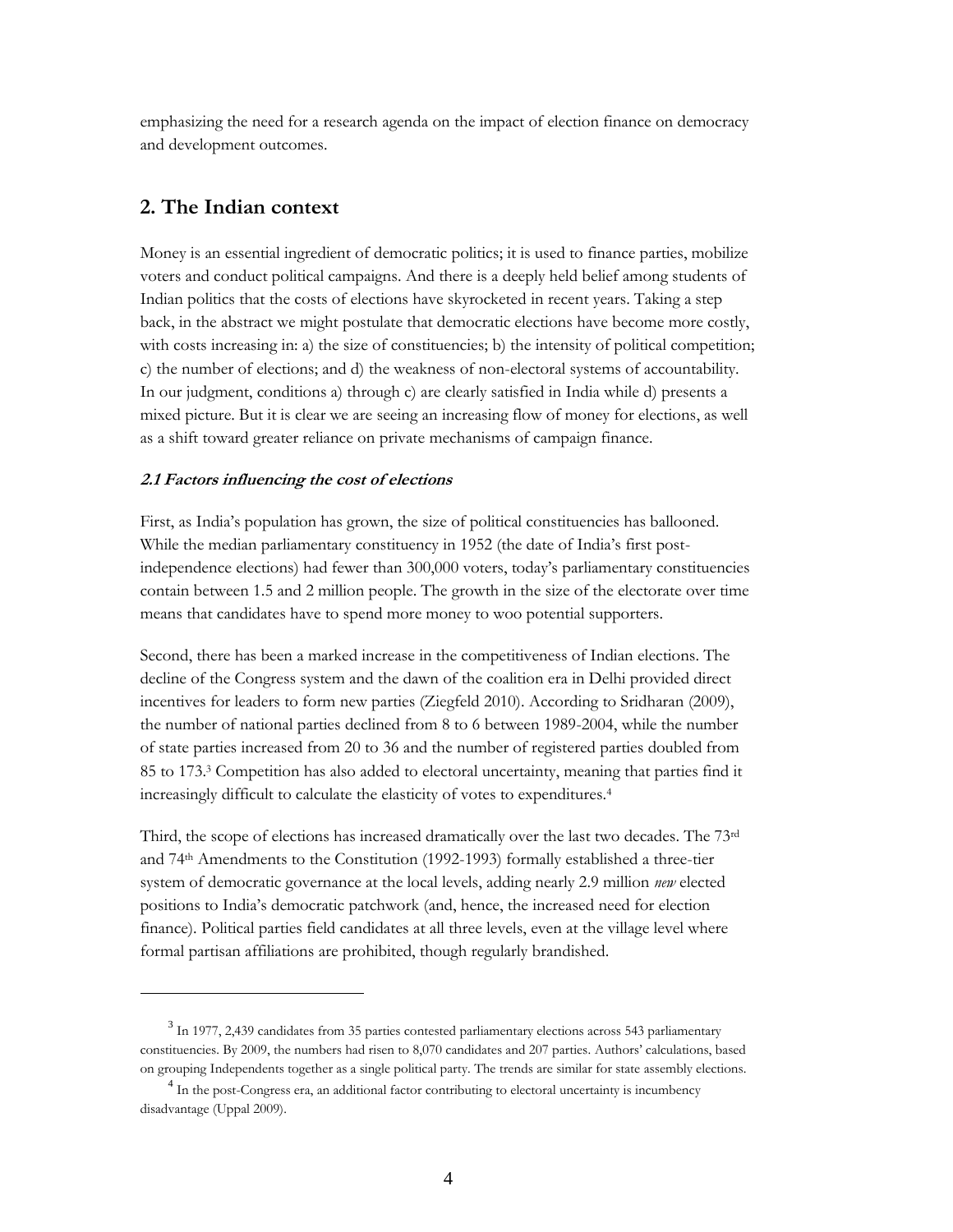Fourth, non-electoral mechanisms of accountability could help control the rising costs of elections, yet their uneveness has limited their effectiveness. Political parties, for instance, are poorly organized and weakly institutionalized; hence, they are not able (or willing) to regulate election spending internally. Furthermore, parties are not able to cover the funds needed to for contest elections from their own coffers. While all parties collect membership dues, they are marginal to the cost of fighting elections. Without strong party organizations, candidates have had to look elsewhere for creative ways to accumulate campaign-related resources.

State regulation of election finance could curb rising costs, but here too the results have been disappointing. The thirst for election finance could be partially offset if elections were state funded, which could curb the demand for private financing. But in India, state funding does not exist. Furthermore, there is a yawning gap between *de facto* versus *de jure* election finance regulations. Under law, parliamentary candidates cannot spend more than Rs. 1-2.5 million, while assembly candidates can spend between Rs. 0.5-1.0 million (the exact amount varies by state) per election, but these spending limits have unrealistically low ceilings and numerous loopholes. On the contributions side, efforts to regulate corporate contributions have not changed the under-the-table pattern of party funding. As Sridharan (2009) notes: "[T]he potential costs and risks of transparency largely outweigh any tax benefits. In a still fairly discretionarily regulated economy, transparent donors run the risk of being penalized by parties in power at the state or center that are unhappy with who and in what amounts a company donates funds."

New disclosure requirements have also been, at best, a partial success. For instance, candidates are required to disclose their campaign expenditures within 30 days of the election, yet there is often no incentive for the candidates to comply because authorities have very little motivation to follow up once the election is completed. And even when candidates do disclose campaign expenditures, the disclosures are often farcical.<sup>5</sup>

It is, of course, difficult to create a proper accounting of the scale of illicit election finance. A 1999 independent election audit in 24 parliamentary constituencies found that the average winner spent Rs. 8.3 million (when the limit ranged from 1.0-2.5 million) (Sridharan 2006). Recent interdictions by the Election Commission of India (ECI) are also instructive. In advance of the 2011 state assemly elections in Tamil Nadu, the ECI seized Rs. 600 million (or \$13.3 million) in illicit cash that was intended for election purposes (*Economic Times*, May 12, 2011).<sup>6</sup> Of course, we do not know how much illicit money was actually spent, only what

 $\overline{a}$ 

<sup>&</sup>lt;sup>5</sup> The average candidate in the 2009 Lok Sabha elections reported spending around half the legal limit, a fact that does not comport with the ground realities of Indian elections (ADR 2009).

<sup>&</sup>lt;sup>6</sup> In one instance, a ruling party aide was arrested while carrying illicit campaign cash along with a detailed diary of distributions. In one municipal ward alone, the party distributed Rs. 2.4 million (Krishnan 2011). If we assume these funds were distributed equally to all voters, this amounts to roughly Rs. 200 per voter (nearly seven times the daily urban poverty rate of Rs. 33).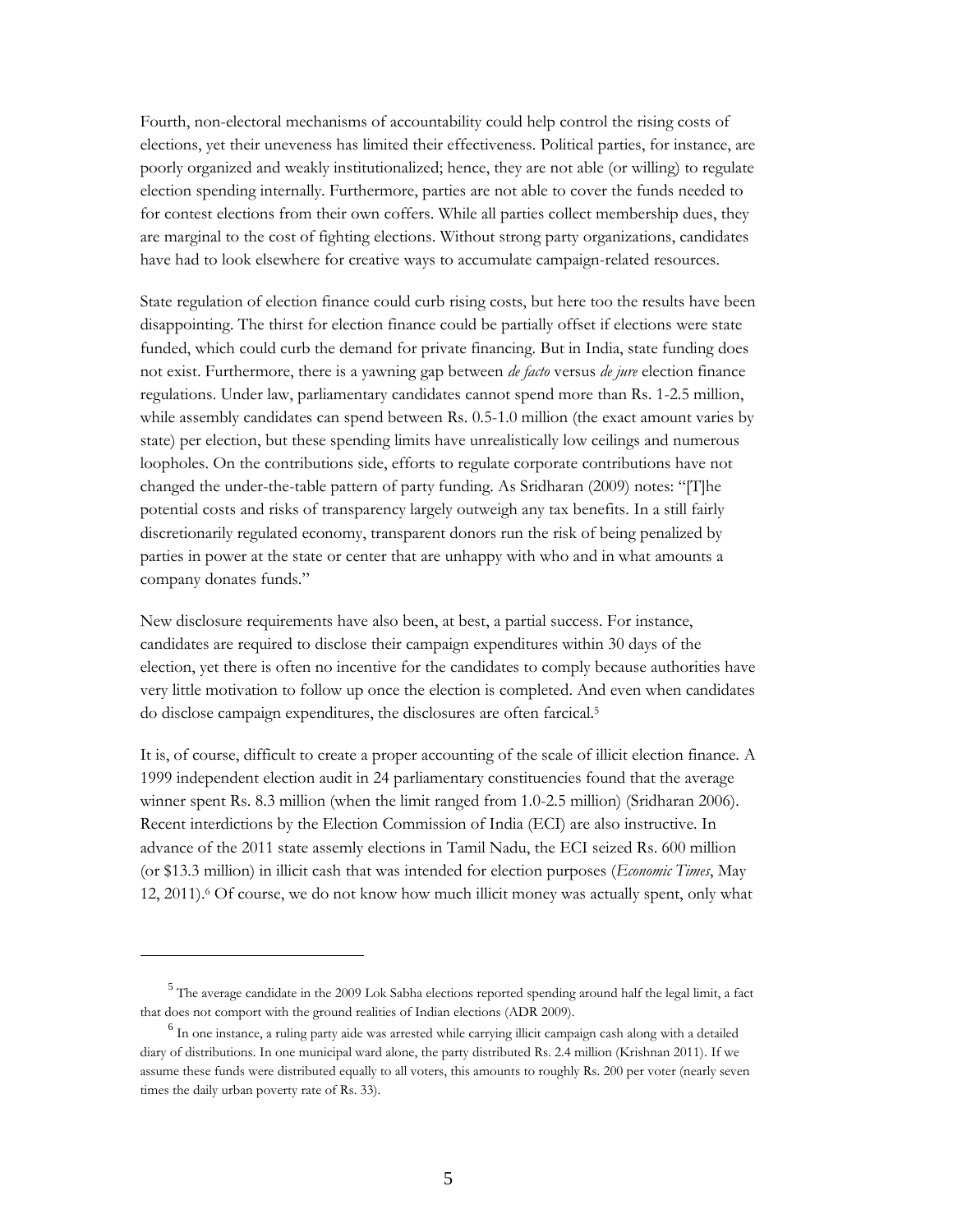the ECI was able to recover through its investigative operations (which itself is likely a small fraction).

Finally, other non-electoral mechanisms of accountability—namely civil society and the media—have had mixed success tracking the money trail. Thanks to public interest litigation filed by civil society organizations, the Supreme Court of India ruled in 2003 that all candidates must disclose their personal financial assets/liabilities. These affidavits have shed tremendous light on the influence of money in India's elected bodies (Vaishnav 2011). Yet, they contain no information on election expenditures. India has a long tradition of a free media, and they too have often played a role in exposing improprieties in election finance. Yet, unfortunately, some news organizations have become part of the problem themselves (*Economic and Political Weekly* 2009). In 2010, the Press Council of India documented several, high-profile instances of "cash for coverage," whereby politicians and journalists exchanged money for favorable coverage.

## **2.2 Mechanisms of private financing**

The stylized facts of the Indian system described above point to incentives for private financing of elections, which in turn, open the door to methods of "off-the-books" or illicit financing. To quench the thirst for such financing, there are at least five mechanisms that seem to be growing in intensity.

First, parties are actively recruiting candidates involved in serious criminal activity because they possess both the financial resources and the connections necessary to contest elections successfully. Vaishnav (2011) argues that one of the most important demand-side explanations for the "criminalization" of politics in India is the fact that alleged criminal candidates have significant financial assets at their disposal that allow them to self-finance.

Second, there is a growing number of businessmen directly contesting national elections. Sinha (2010) estimates that businessmen constitute 22 percent of the Lok Sabha (lower house of Parliament) and 16 percent of the Rajya Sabha (upper house of Parliament). These figures represent significant increases over the last decade—and possibly understate the increase, given the lack of transparency concerning members' business interests. Businessmen or not, the membership of elected bodies is increasingly being restricted to a plutocratic minority. More than 50 percent of both chambers of parliament are *crorepatis* or the Indian equivalent of millionaires ( one "crore" rupees is equivalent to Rs. 10 million or about \$225,000), while the average wealth of a state-level Member of the Legislative Assembly (MLA) is 1.28 crores (Vaishnav 2011).

Third, wealthy individuals are not only contesting elections directly but they are also bankrolling entire political movements. For instance, the Reddy bothers (a sibling trio of mining magnates) from Karnataka have used their vast mining wealth to bankroll the BJP's rise to power in that state. As a reward, two of the three brothers received cabinet berths while the third was awarded directorship of a powerful state corporation (Sanjana 2008).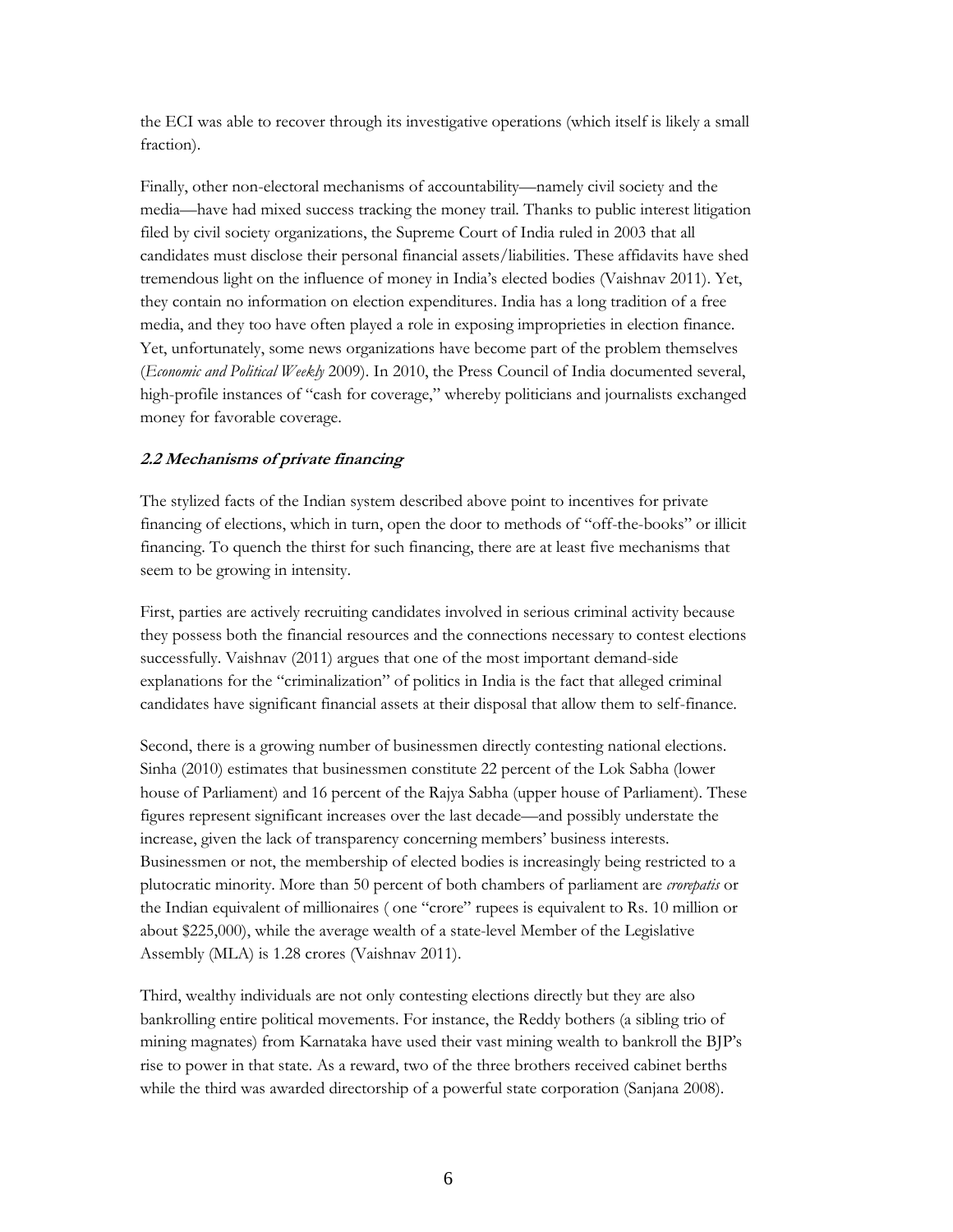Fourth, many parties are said to readily accept payment in exchange for party nominations ("tickets," in the Indian parlance). Indeed, Uttar Pradesh Chief Minister Mayawati readily admitted that asking candidates to "make a donation to the party" was a key component of her BSP party's election strategy, with the proceeds derived from ticket buying used to subsidize less well-off candidates (Pradhan 2006).

Finally, parties and their private sector allies launder funds through domestic and international markets. Since the onset of economic liberalization in 1991 India has become much more integrated with the global economy, making it easier to move money into and out of the country. As a result, high net-worth individuals and participants in India's underground economy have begun stashing their assets abroad to take advantage of generous foreign tax regimes. Assets sent abroad can also be repatriated for domestic use under the guise of foreign investment and are widely reported to be a source of election financing (Jaffrelot 2002).<sup>7</sup> And funds can also be laundered domestically. It is one such channel—real estate—that we turn to in the next section.

## **3. The real estate channel**

To date, we are not aware of any scholarly empirical work that examines the connections between the real estate sector and India's political leaders. In this section, we describe why the sector is an important conduit for illicit election finance.

#### **3.1 The builder-politician nexus**

 $\overline{a}$ 

We start with the premise that the more regulatory intensive the sector, the more its rent extractive potential (Djankov et al. 2002). Indeed the major sources of political corruption (and illicit election financing) in India come from the sectors that are most heavily regulated– natural resources, spectrum allocation and defense—because they offer the most scope for discretion by politicians.<sup>8</sup> In the case of the real estate sector the need for regulatory forbearance requires constant political favors because the acquisition and use of land is intensely politically and bureaucratically regulated. As Pratap Bhanu Mehta (2010) writes, "The discretionary power the state has with respect to land is the single biggest source of corruption" in India.

 $<sup>7</sup>$  A report by Global Financial Integrity, a Washington, DC-based think tank, estimates that between 1948</sup> and 2008 India lost around \$213 billion in illicit financial flows. The report surmises that these funds were the product of corruption; bribery and kickbacks; criminal activity; and efforts by citizens to shelter their wealth from domestic tax authorities (Kar 2011).

<sup>&</sup>lt;sup>8</sup> Indeed, some of India's most infamous corruption scandals involved bribery and kickbacks whereby politicians traded policy discretion for cash, some portion of which is alleged to have financed political activities. These include the Bofors and Tehelka.com scandals (defense); the Madhu Koda case (mining); and the 2G telecom scandal (spectrum).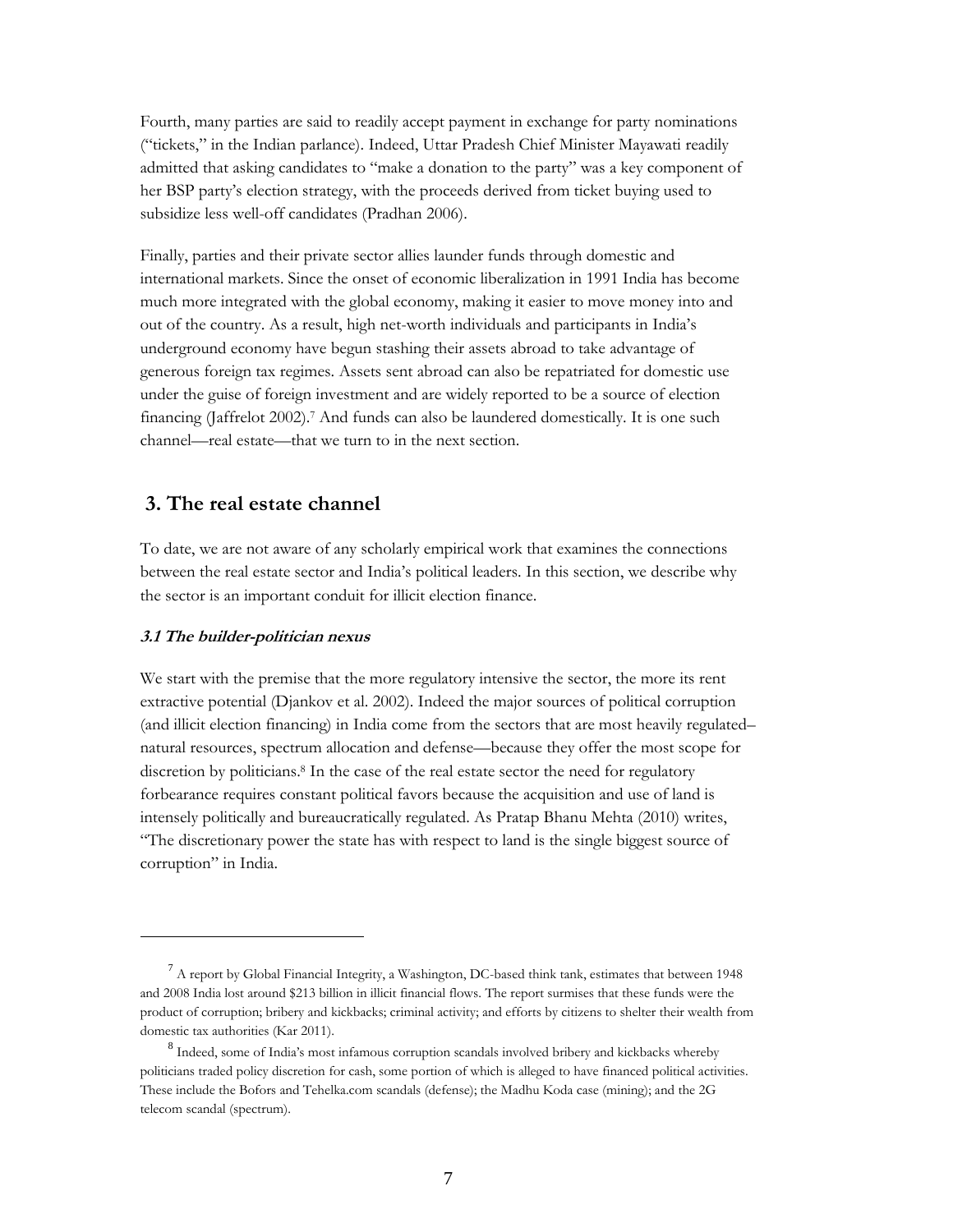Real estate has several attributes which makes it an obvious choice for black money. We assume that it is easier for politicians to accumulate resources than to hide them. When politicians want to hide the true value of their assets, they need a financial mechanism that has the features of a bank without the traceability of a physical account. We stipulate the mechanism should have at least three features:

a) *Absorptive capacity*: It should have the ability to absorb large amounts of money quickly and directly

b) *Liquid assets*: It should be able to carry liquid assets (i.e. the money should be available when needed)

c) *Contract enforcement*: It should offer some mechanisms for contract enforcement

Real estate possesses all these characteristics. As one of the principal industries in India recent estimates suggest real estate accounts for over seven percent of India's Gross Domestic Product (GDP)—it can absorb large volumes of cash. The Indian government estimates that there will be a need to construct 26.5 million new houses to keep up with current demand (Planning Commission 2008). Still, banks have been wary of lending to this sector, for three reasons. First, banks are concerned about speculative bubbles in the housing sector. Second, because many of the underlying land transactions are executed "in the black" and might be of dubious legality, firms seeking funds might think twice about seeking bank financing.<sup>9</sup> Third, there are few barriers to entry for builders seeking to join the marketplace, and banks are likely reluctant to finance builders without established track records.

Finally, the sector's regulatory intensity not only makes it a boon for raising funds but also provides politicians with a mechanism to enforce its "contract" with builders. The rules that governed land use a century ago are still in force today, as there is little incentive for politicians to alter the status quo given the benefits that are accrued under the current system (Pai 2011).<sup>10</sup> The primary piece of legislation governing land acquisition (the Land Acquisition Act) was written in 1894 by British colonial authorities. This and other laws, such as the Urban Land Ceiling Act, created a regulatory structure that empowered bureaucrats (and the politicians who oversee them) to control and manipulate the distribution of urban land. The resulting bureaucratic maze has created myriad methods of rent seeking (Srinivas 1991). The discretionary use of authority means that politicians can also take steps to punish builders who do not support them during elections.

 $\overline{a}$ 

<sup>&</sup>lt;sup>9</sup> For instance, governments often sell land to private developers at sub-market rates, where the differential between the government and market price is the size of the kickback. Firms cannot obtain official financing based on the actual purchase price, because this would expose the corruption premium.

<sup>&</sup>lt;sup>10</sup> It is important here to distinguish between sectors of the economy that are under the purview of the federal government and those that are state subjects. The liberalizing reforms that took place in India during the early 1990s focused on the former category. The central government cannot mandate reform of sectors primarily under the states' control.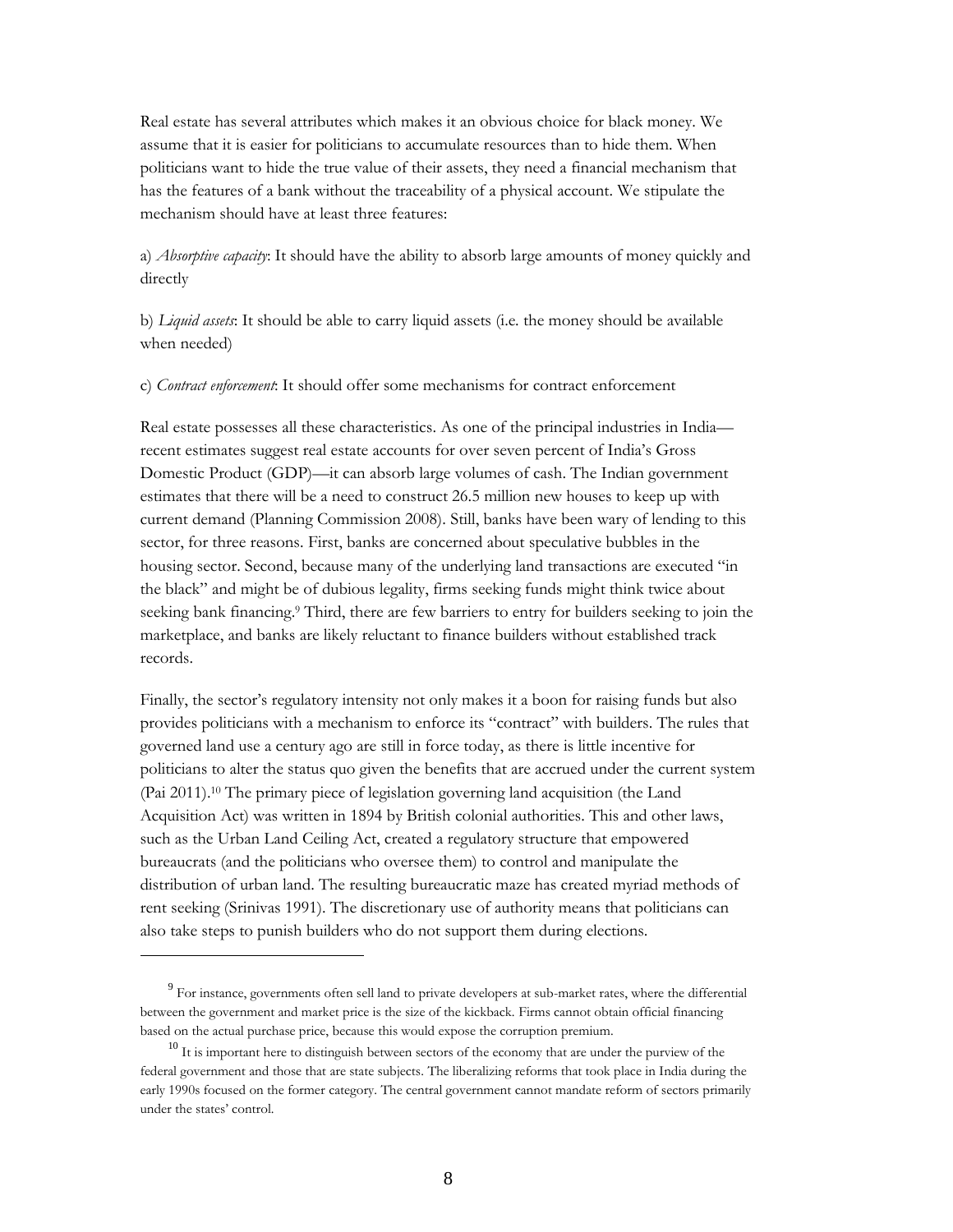The affinity between builders and politics is not unique to India; in fact, the comparative literature is littered with similar examples. One of the more memorable examples comes from Chubb's (1982) work on Palermo, Sicily. She describes the quid pro quos between builders, the local administration and the mafia that shaped the city's post-war urban development. The sequence of events bears close resemblance to the situation in India. Local Palermo politicians used their regulatory leverage to provide preferred access to builders in exchange for political support and campaign contributions. Authors have described similar scenarios in the Philippines (Sidel 1999); Thailand (Ockey 1998); and machine-era America (Erie 1988, Chapter 2).<sup>11</sup>

#### **3.1 How the quid pro quo works**

 $\overline{a}$ 

In this section, we briefly review how the quid pro quo between politicians and builders operates. There are three basic stages. In the first stage, politicians accumulate resources while in office. Although the salaries for MLAs and Members of Parliament (MPs) are modest, studies have shown that the asset holdings of many elected politicians are often disproportionately large.<sup>12</sup> Estimating the financial rewards to office is a difficult enterprise due to the variety of ways politicians can hide their assets from public scrutiny, but in recent years there have been numerous allegations of rent-seeking: chief ministers of at least six states have been investigated for "disproportionate assets" (and a seventh has been arrested for money laundering) (see also Bhavnani 2011).

Once politicians accumulate assets, they require a place to invest these assets where they can avoid public scrutiny while earning a decent return. Because land is a valuable commodity and India's real estate industry is booming as the size of the middle class expands, many politicians are thought to deposit a portion of their assets with real estate developers. Politicians' links with builders typically take three forms. First, relatives of politicians often establish their own real estate development firms and reap the rewards from the value of their familial connections. In other cases, politicians become covert backers of firms because they represent powerful entities whose support must be won and retained.<sup>13</sup> One illustrative case comes from the prosperous Western state of Gujarat. A 2001 investigation by the news magazine *Outlook* revealed that a quarter of ministers in the state cabinet had links with real

<sup>&</sup>lt;sup>11</sup> Although it is not a focus of this paper, many of the studies cited document a triangular connection between the mafia or other organized crime groups, politicians and real estate/construction interests. See Weinstein (2008) for one perspective on the illicit nexus between politicians, the bureaucracy and the mafia in Mumbai's real estate market.

<sup>&</sup>lt;sup>12</sup> A 2009 civil society analysis of re-contesting MPs reported their assets increased, on average, by 289 percent while in office (Thakur 2011). An econometric analysis found less outlandish gains, but concluded that between 5-8 percent of MLAs and MPs have "suspect wealth" above what their official remuneration would suggest (Bhavnani 2011).

<sup>&</sup>lt;sup>13</sup> While politicians have leverage over builders, the reverse is also true. One MP in Maharashtra, concerned about a crackdown on state discretion over land, lamented: "Which builder will give you money during elections if his work is not done?" (Khetan 2011).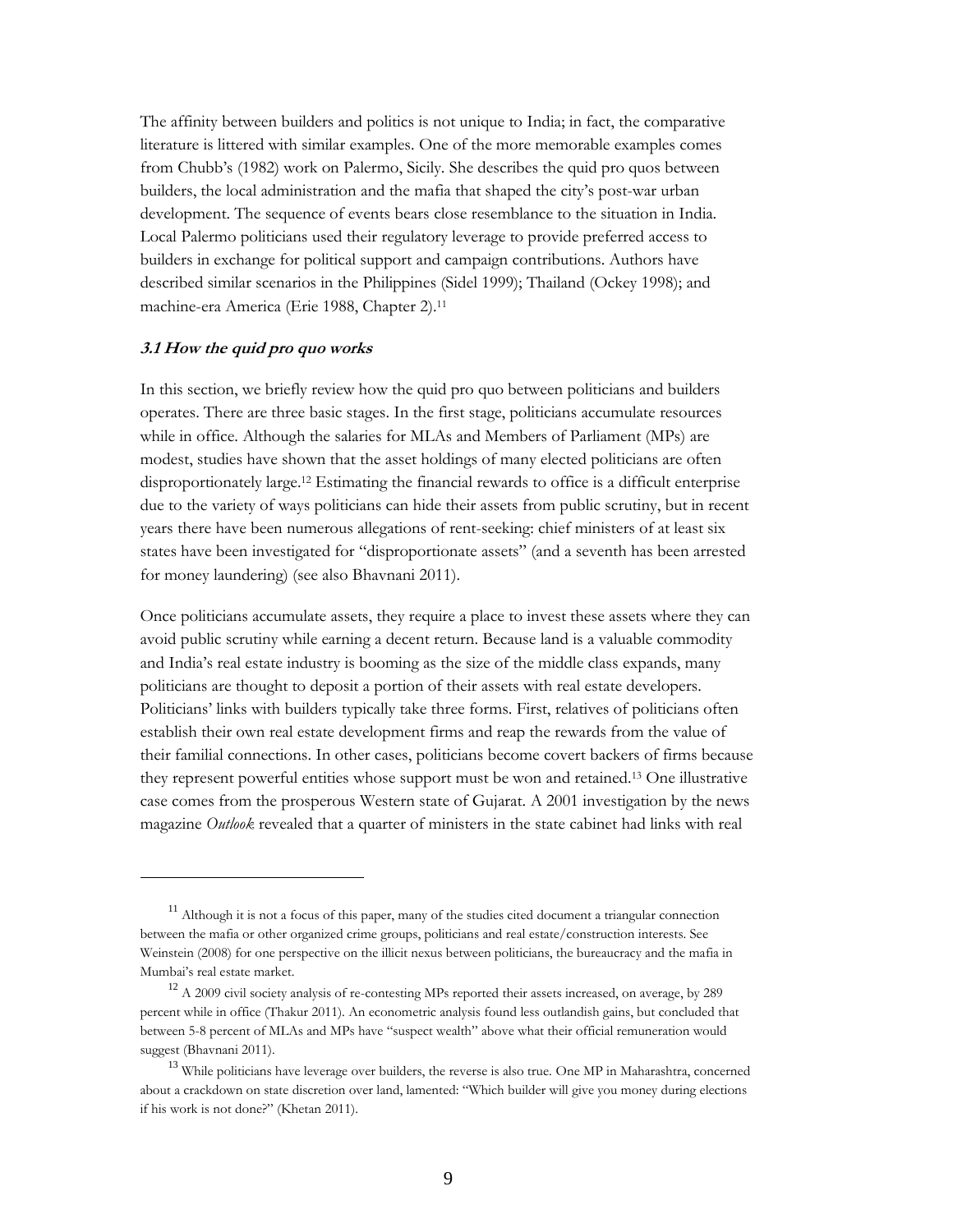estate developers. The politicians, the report argues, colluded with state-level bureaucrats who granted favorable dispensation to the politician's preferred builders (Bhushan 2001).

On occasion politicians will have a direct financial stake in real estate development. Typically, however, his or her interest begins as a secret, and only becomes public knowledge when scandals erupt. For example, the recent history of Maharashtra contains numerous examples of powerful state politicians with direct or indirect financial interests in real estate, whose interests are not a matter of public record until civil society groups or the media expose the connection (Khetan 2011).<sup>14</sup>

In the third and final stage of the quid pro quo, builders transfer back to politicians assets that can be used to offset election expenses. In the case of family-owned firms, politicians can embezzle or transfer funds from family firms as a way of channeling money for elections (as in Sukhtankar 2011). When there is no direct familial connection, the mechanism can be a simple under-the-table transfer or an in-kind contribution. Although builders have to transfer funds back to politicians around elections, the transaction brings long-term benefits in terms of future favors, permits, and goodwill.<sup>15</sup>

Recent revelations from India's massive 2G telecommunications spectrum scandal provide some limited insight into these hypothesized stages of the quid pro quo. In early 2011, the government charged A. Raja, the Union Minister of Telecommunications, with underpricing the sale of the 2G telecommunications spectrum and manipulating the spectrum allocation process in favor of selected companies.<sup>16</sup> According to the government, Raja, an MP from Tamil Nadu and a confidant of that state's Chief Minister, helped a telecom company (which served as a front for the country's third largest real estate developer) win access to 2G licenses. The government alleges that the developer transferred around \$40 million in kickbacks, through a serious of shadowy transactions emanating from real estate entities, to a television network controlled by the family of Tamil Nadu's Chief Minister (Shenoy 2011).

### **3.2 Hypotheses on cement consumption**

 $\ddot{\phantom{a}}$ 

Analyzing activity in India's real estate sector, both over time and at the sub-national level, presents difficulties for measurement. Unlike in many developed economies, there are no reliable measures of building activity—at last at sufficiently meaningful levels of disaggregation. To circumvent this shortcoming, we use data on the amount of cement that is consumed in the major states of India on a monthly basis over a 15-year period. Cement consumption represents a suitable proxy for real estate building activity for two reasons.

 $14$  One investigation into the builder-politician nexus in Maharashtra suggests that in Mumbai, "almost every MLA and MP, both past and present, cutting across party lines, owns at least one real estate project, either directly or through family members or a proxy, at any given point in time" (Khetan 2011).

<sup>&</sup>lt;sup>15</sup> A former Congress MLA is quoted as remarking: "For builders, raising funds for candidates during elections is not a favour, but a transaction which can be encashed at a later date" (*India Realty News* 2009).

<sup>&</sup>lt;sup>16</sup> India's comptroller estimates the improprieties could have caused losses to the government worth around \$39 billion.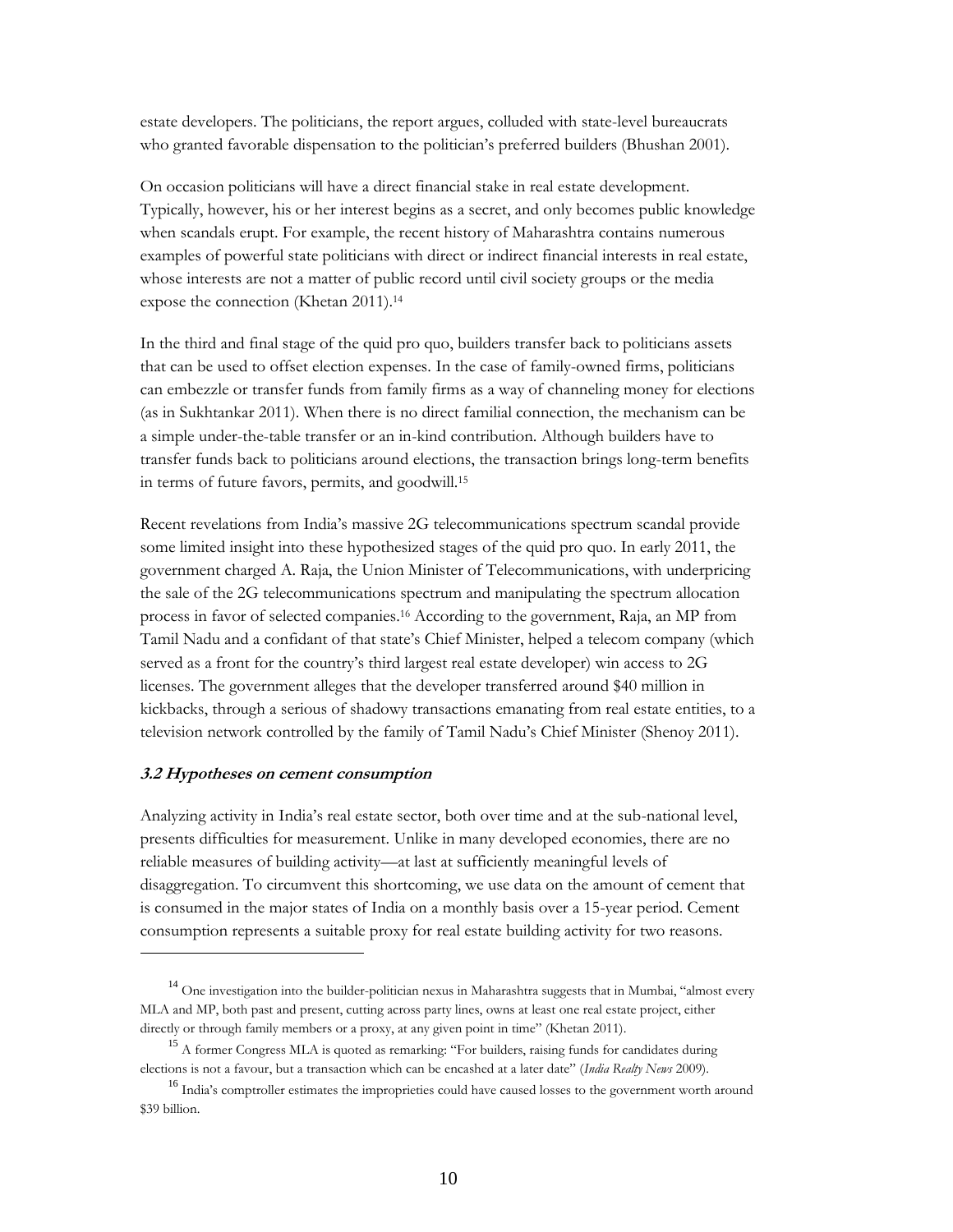First, cement is the indispensable ingredient in virtually all real estate construction; it has no obvious substitute as a binding agent for building materials. As such, it is a reasonable barometer for construction activity. Second, industry research estimates that real estate accounts for between 65 and 75 percent of India's domestic cement demand (with infrastructure accounting for the remainder) (India Brand Equity Foundation n.d.). Thus, we are confident that changes in the extent of building activity are highly correlated with fluctuations in cement consumption.

Our core hypothesis is that cement consumption should contract during the month of the election (denoted in the analysis as *Election*). Because real estate developers must transfer back to politicians resources invested with them as elections near, one would expect activity in the sector to slow down during the four-week campaign period prior to Election Day. This is because existing liquidity in the sector should dry up as resources otherwise slated for construction must be channeled out of the sector and into the hands of politicians and parties (*Hypothesis #1*).

Next, we hypothesize that the contraction in cement demand should be larger during scheduled elections (*Scheduled Election*) compared to unscheduled elections. When elections occur on time (once every five years), builders and politicians have an ex ante schedule to guide their transactions. When unscheduled elections are held— say, if a government loses a vote of no confidence and/or the government falls—it might be more difficult for builders to adjust their activities accordingly. We expect that, in the case of scheduled elections, there is sufficient time for politicians and builders to coordinate (*Hypothesis #2*). Furthermore, since elections in a parliamentary system can be considered endogenous, it could be the case that unscheduled elections are related to economic factors that are correlated with changes in the real estate sector. We can address this by separating out the effects of scheduled versus unscheduled elections.

In India's federal system, the state—as opposed to the national government—is the primary regulator of the land and building activity sectors. Hence, rents emanating from real estate are more relevant for state level politicians, while rents from spectrum or defense deals accrue to politicians at the national level. However, we expect that we should still observe a significant effect for national elections as firms also stand to benefit from connections to politicians in parliament. Therefore, we expect that the contraction in cement consumption will be significant in national elections (*Lok Sabha Election*), though of a smaller magnitude than in state-level elections (*Hypothesis #3*).

Yet, elections in some states coincide with national elections; for instance, the last three state assembly elections in Andhra Pradesh (in 1999, 2004 and 2009) have coincided with national parliamentary elections. In those instances, which we refer to as dual elections (*Dual Election*), the need for election finance will be greater; therefore, we expect the magnitude of the contraction to be larger than if only a state or national election is being held (*Hypothesis #4*).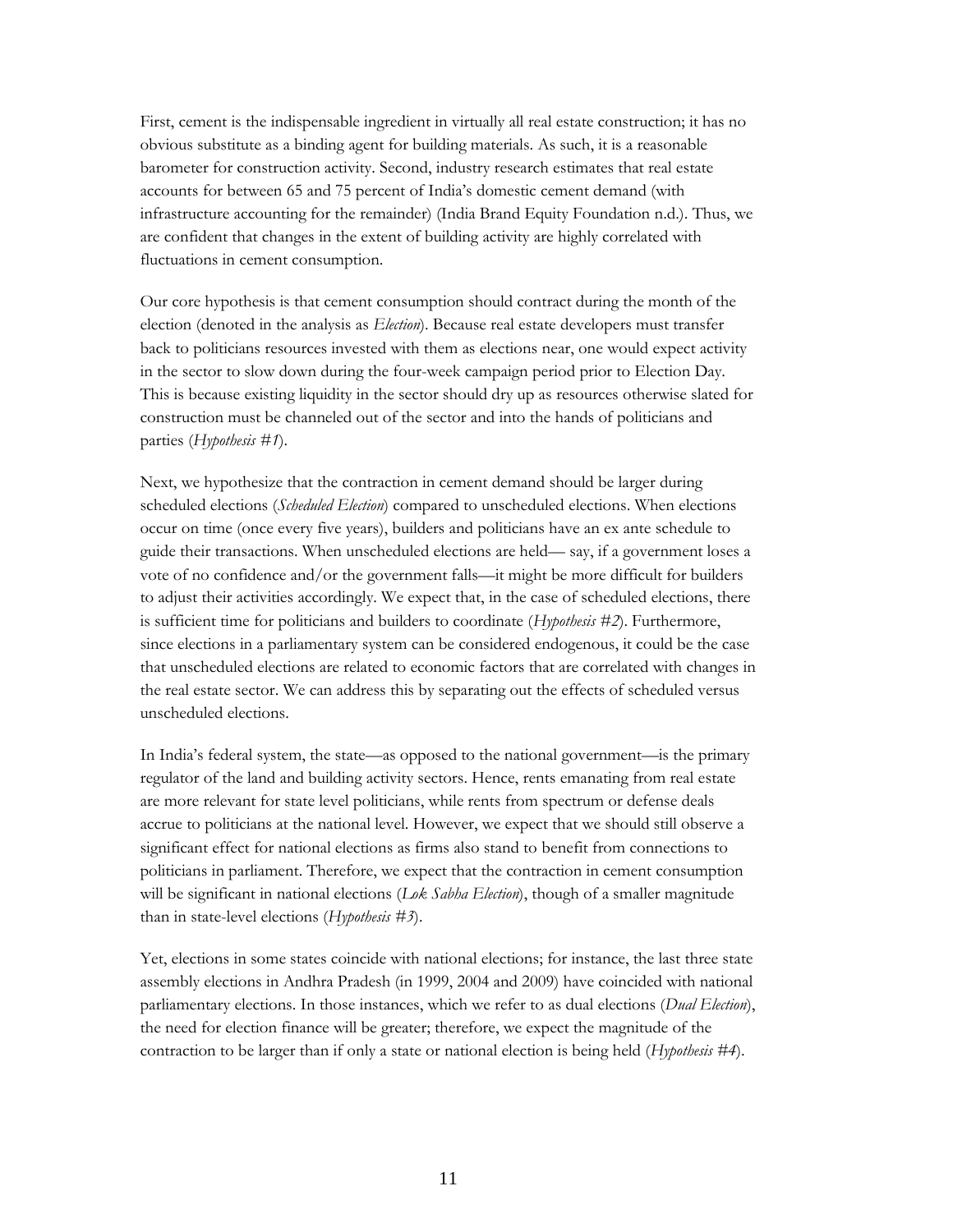Finally, more urbanized states are comparatively richer; are more likely to possess welldeveloped real estate markets; and have higher demand for construction—and therefore, cement—than their rural counterparts. As a result, linkages between politicians and builders are likely to be more intense in urban states (*Urban*). Thus, we expect that the negative impact of elections on cement consumption should be stronger in more urban states (*Hypothesis #5*).

## **4. Data and methods**

 $\overline{a}$ 

To test our hypotheses, we construct a novel dataset of monthly data on cement consumption, disaggregated by state. The source of the data is the Cement Manufacturers' Association of India (CMA), an industry trade group whose members include the country's largest public and private sector cement manufacturers. One of CMA's primary roles is to serve as a comprehensive clearinghouse for information on the capacity, production, dispatch and export of cement, using data collected from its member companies. CMA's data are proprietary but were provided to the authors by a member company. Monthly data on cement consumption (measured in metric tons) is available from April 1995 to March 2010, for a total of 180 calendar months per state. We utilize data on cement consumption, rather than production, because our hypotheses on electoral cycles revolve around contractions in liquidity in the real estate sector, which is heavily dependent on the use of cement. In other words, we do not make any claims about linkages between electoral politics and the supply of cement (production).<sup>17</sup>

India is a federal parliamentary democracy comprised of 28 states and 7 union territories. For our analysis on cement consumption, we focus on the 17 major states of the union, which account for over 92 percent of the country's population, for several reasons. First, we do not include data from the three new states created in 2000 (Chhattisgarh, Jharkhand and Uttarakhand) because we cannot disaggregate data on cement consumption before their creation. Second, we ignore several small microstates, which we treat as special cases because their economies are not comparable to their larger peers. Third, we do not consider the union territories for a similar reason and because they do not have elected assemblies.<sup>18</sup> However, we do include the union territory of Delhi because it does have its own elected assembly and is a major economic center. According to data from 2009-2010, cement consumption in the 17 major states accounts for 90 percent of the all-India total. Thus, we are comfortable that we are working with data that has considerable explanatory power.

<sup>&</sup>lt;sup>17</sup> Having said that, we are aware of the numerous direct political connections many of India's largest cement firms possess. Several of India's major cement firms are owned by the Birla family, one of the country's most storied business dynasties, while one of the other major sectoral players is the state-owned Cement Corporation of India, Ltd.

<sup>&</sup>lt;sup>18</sup> Union territories are directly administered by the central government, with the exception of Delh and Puducherry.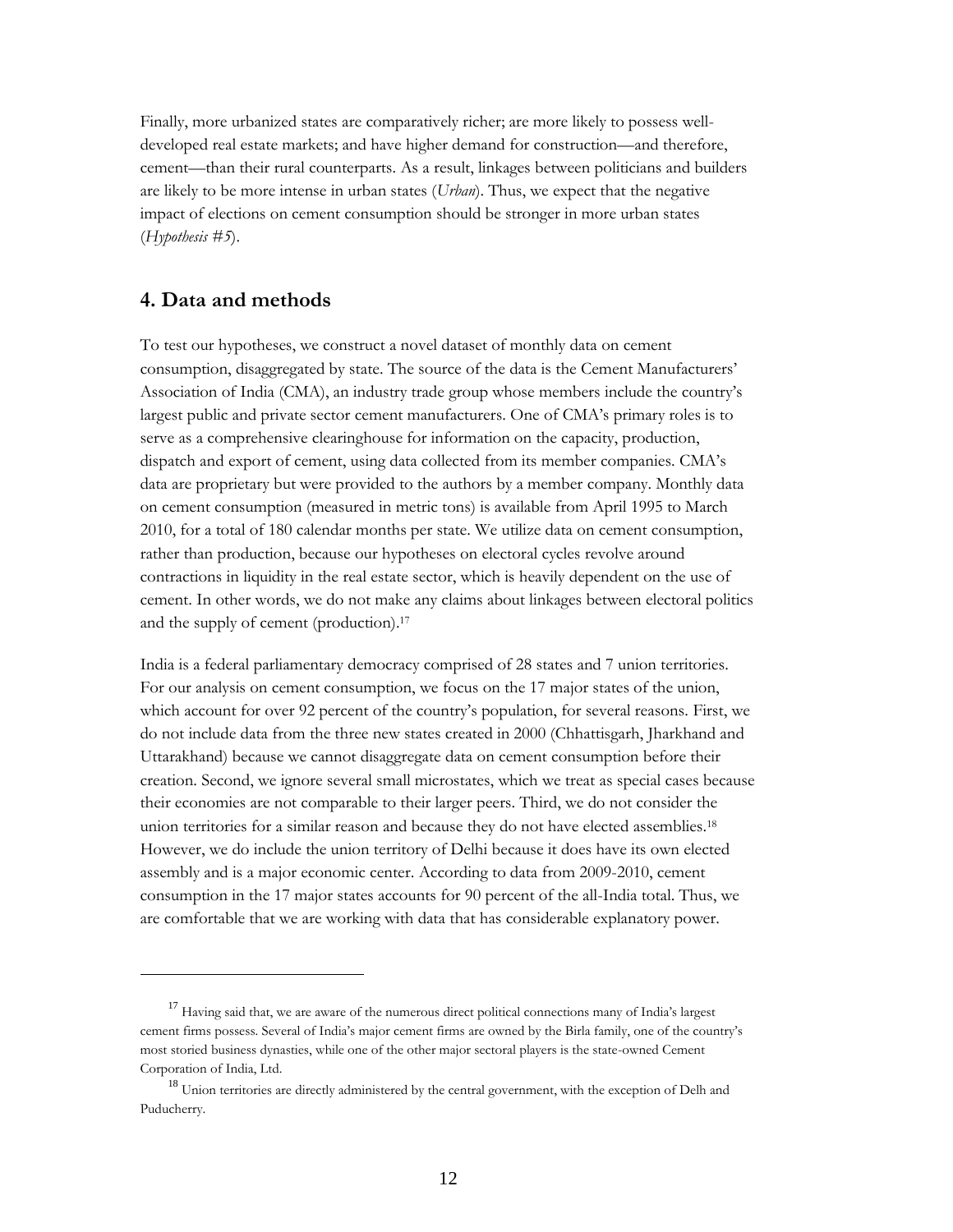To our dataset on cement consumption, we add information on state elections. Data on the frequency and timing of elections comes from the ECI. Between April 1995 and March 2010, there were a total of 52 state elections across India's 17 major states as well as five national parliamentary elections (1996, 1998, 1999 and 2004, 2009). Roughly one-quarter of all state elections in our dataset coincide with parliamentary elections. State assembly elections take place every five years, although a state assembly can be dissolved before the conclusion of its full term and early elections can be called. Of the 52 state elections in our dataset, only 9 were unscheduled (roughly 17 percent). Of the 5 national elections, 2 were unscheduled.

To test for electoral cycles in cement consumption, we adapt the model used by Akhmedov and Zhuravskaya (2004) in their study of opportunistic political business cycles in Russia. These authors construct a dataset of elections and monthly budgetary expenditures in Russia's states in order to identify the influence of political opportunism on government spending. Although their subject is different, their model suits our empirical puzzle quite nicely. Specifically, we estimate the following equation using regional monthly panel data:

$$
\log y_{it} = \sum_{j \in \{-6,6\}} \alpha_j m_{jit} + \beta_1 y_{it-1} + \tau_t + f_{is} + \varepsilon_{it}
$$
\n(1)

where *i* identifies states, *t* represents the month of the year, and *y* stands for the level of cement consumption (in log terms) in a given state-month (*Log Cement Consumption*). *mjit* is fixed effects parameter controls for unobserved national-level trends as well as any general an indicator variable that equals one, when *t* is *j* months away from the state election. Our model includes time fixed effects,  $\tau_t$ , where there is an indicator for each month-year. This for state-specific fixed effects as well as any state-specific seasonal or time shocks. Hence, we macroeconomic shocks. As in Akhmedov and Zhuravskaya (2004), we also need to control include the fixed effects term,  $f_{is}$ , for each of the twelve calendar months of the year (*s*) in each state, *i*.

Our primary variable of interest is  $m_{jit}$  when  $j = 0$ , which signifies the month of the state coefficient on  $\alpha_j$  when  $j = 0$  would provide support for our hypothesis that the occurrence election (*Election*). In the base specification, we also include dummies for each of the six months preceding and following a state election (*Election-1, Election-2,* etc). A negative of a state election is associated with a drop in cement consumption.

Finally, we include a lag of our dependent variable,  $y_{u-1}$ , in the model because we want to explicitly model the temporal dependence in our data. We believe there are strong theoretical reasons for expecting that cement consumption in a given month is likely to be influenced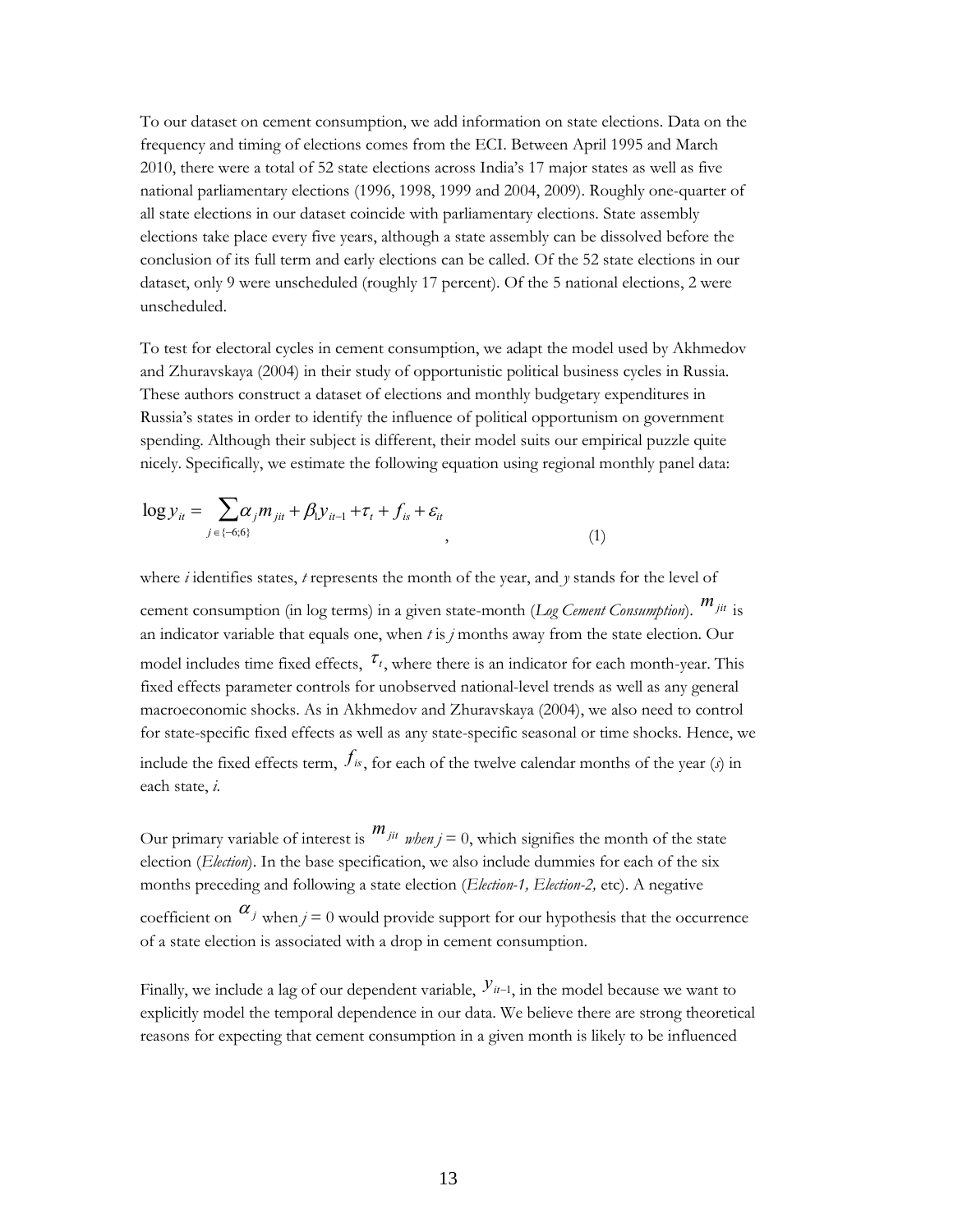by earlier levels of consumption. Furthermore, we are concerned about the presence of serial correlation in the data, so including a lag makes sense from a modeling perspective.<sup>19</sup>

Using the Akaike information criterion (AIC), we tested for optimal lag selection. In half of the diagnostic tests (run separately for each state), the results suggested we should include three lags of the dependent variable, while half of the tests indicated we should include four lags. The regressions below include three lags, but the results do not change if we include four lags (results available on request). In addition, we tested for unit roots using the test developed by Im, Pesaran and Shin (2003). Based on the mean of the individual Dickey-Fuller t-statistics of each unit in the panel, the Im-Pesaran-Shin test assumes that all series are non-stationary under the null hypothesis. Based on the test statistics, we can reject the null hypothesis of non-stationarity. We estimate all models using Ordinary Least Squares (OLS), using the correction for panel-corrected standard errors (PCSE) suggested by Beck and Katz (1995) to deal with non-spherical errors (heteroskedasticity and contemporaneous correlation).

## **5. Results**

 $\ddot{\phantom{a}}$ 

## **5.1 Baseline analysis**

Summary statistics for the data used in this cement analysis can be found in **Table 1**.

| Variable                     | Obs  | Mean | Std. Dev. | Min  | Max  |
|------------------------------|------|------|-----------|------|------|
|                              |      |      |           |      |      |
| Election                     | 3060 | 0.02 | 0.13      | 0    |      |
| Scheduled election           | 3060 | 0.01 | 0.12      | 0    |      |
| Lok Sabha election           | 3060 | 0.03 | 0.16      | 0    |      |
| Scheduled Lok Sabha election | 3060 | 0.02 | 0.13      | 0    |      |
| Dual election                | 3060 | 0.00 | 0.06      | 0    |      |
| Log cement consumption       | 3060 | 5.97 | 0.87      | 2.59 | 7.76 |
| Urban                        | 3060 | 0.53 | 0.50      | 0    |      |
| Log cement production        | 2698 | 5.44 | 1.73      | 0    | 8.07 |

#### **Table 1: Summary statistics**

First, we proceed with our baseline series of multivariate regressions in which we estimate the effect of state elections on (log) cement consumption. As seen in Column 1 of **Table 2** we begin by estimating our model without any fixed effects parameters and only including indicator variables for the election month and the six months before and after. The

<sup>&</sup>lt;sup>19</sup> We tested for serial correlation using Wooldridge's test for serial correlation in linear panel data using the Stata command, *-xtserial-*. The results indicate that we cannot reject the null hypothesis of no serial correlation in the data.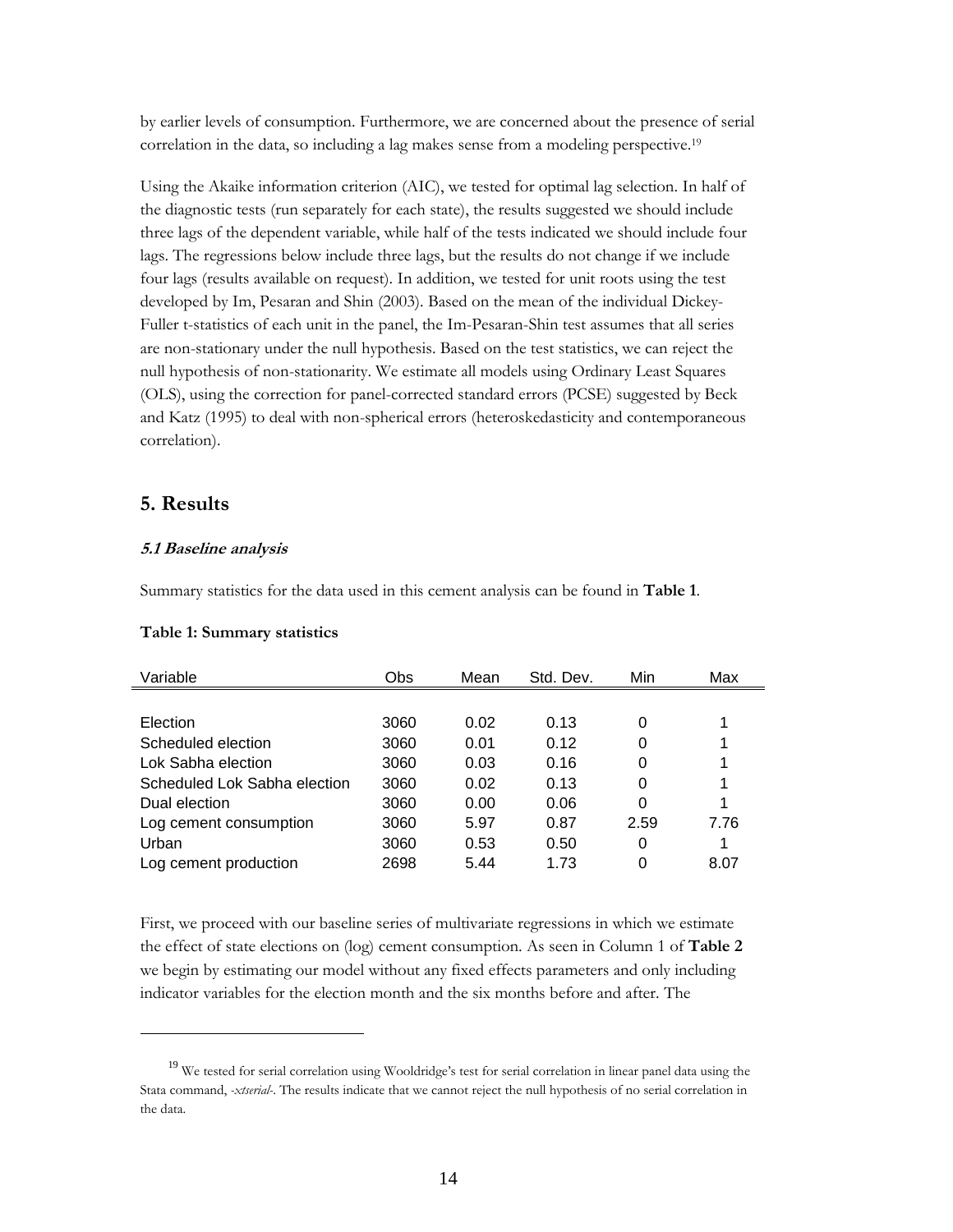regression results indicate that state elections are associated with a 12 percent decline in cement consumption. There is a slight increase in cement consumption immediately after the election, but otherwise the coefficient of the election lags and leads are insignificant.

This simple specification does not control for time trends, so in Column 2 we add time fixed effects—or indicator variables for every month-year combination. In Column 3, we include only state-month fixed effects to account for state-specific seasonality in construction activity. Finally, in Column 4, we include both time and seasonal fixed effects parameters (as in Equation 1 above). Across all models, our results show that the occurrence of a state election is associated with a statistically significant decline in cement consumption (*p<.01*).

|                  | $-1$         | $-2$          | $-3$           | $-4$           |
|------------------|--------------|---------------|----------------|----------------|
|                  | Log cement   | Log cement    | Log cement     | Log cement     |
| DV:              | consumption  | consumption   | consumption    | consumption    |
|                  |              |               |                |                |
| election-6       | 0.02         | 0.02          | 0.04           | 0.06           |
|                  | [0.78]       | [0.73]        | [1.54]         | $[2.69]^{***}$ |
| election-5       | $-0.01$      | 0.00          | $-0.02$        | 0.00           |
|                  | [0.42]       | [0.04]        | [0.88]         | [0.03]         |
| election-4       | 0.00         | $-0.01$       | $-0.02$        | $-0.02$        |
|                  | [0.12]       | [0.38]        | [0.84]         | [0.69]         |
| election-3       | $-0.03$      | $-0.03$       | $-0.03$        | $-0.03$        |
|                  | [1.08]       | [1.19]        | [1.21]         | [1.55]         |
| election-2       | 0.04         | 0.03          | 0.02           | 0.01           |
|                  | [1.27]       | [1.24]        | [0.83]         | [0.55]         |
| election-1       | 0.04         | 0.02          | $-0.01$        | 0.01           |
|                  | [1.38]       | [0.85]        | [0.31]         | [0.21]         |
| election         | $-0.12$      | $-0.12$       | $-0.12$        | $-0.13$        |
|                  | $[4.12]***$  | $[4.71]$ ***  | $[4.87]$ ***   | $[5.44]$ ***   |
| election+1       | 0.09         | 0.05          | 0.03           | 0.03           |
|                  | $[2.95]$ *** | $[1.97]^{**}$ | [1.33]         | [1.29]         |
| election+2       | 0.02         | 0.04          | 0.03           | 0.03           |
|                  | [0.82]       | [1.50]        | [1.19]         | [1.17]         |
| election+3       | 0.03         | 0.04          | 0.07           | 0.04           |
|                  | [0.89]       | [1.40]        | $[3.06]^{***}$ | [1.56]         |
| election+4       | $-0.01$      | $-0.02$       | 0.03           | 0.01           |
|                  | [0.28]       | [0.57]        | [1.16]         | [0.63]         |
| election+5       | $-0.04$      | $-0.01$       | 0.02           | 0.04           |
|                  | [1.46]       | [0.25]        | [0.98]         | $[1.82]$ *     |
| election+6       | $-0.03$      | $-0.04$       | $-0.01$        | 0.01           |
|                  | [1.05]       | $[1.65]$ *    | [0.51]         | [0.20]         |
|                  |              |               |                | Time +         |
| Fixed effects?   |              | Time          | State-Month    | State-Month    |
| Observations     | 2856         | 2856          | 2856           | 2856           |
| Number of states | 17           | 17            | 17             | 17             |
| R-squared        | 0.95         | 0.96          | 0.97           | 0.97           |

### **Table 2: Baseline estimates of the effect of state elections on cement consumption**

Note: Z statistics in brackets. \* significant at 10%; \*\* significant at 5%; \*\*\* significant at 1%. All models include three lags of the dependent variable. Models are estimated using OLS with panel-corrected standard errors. Dependent variable is natural log of cement consumption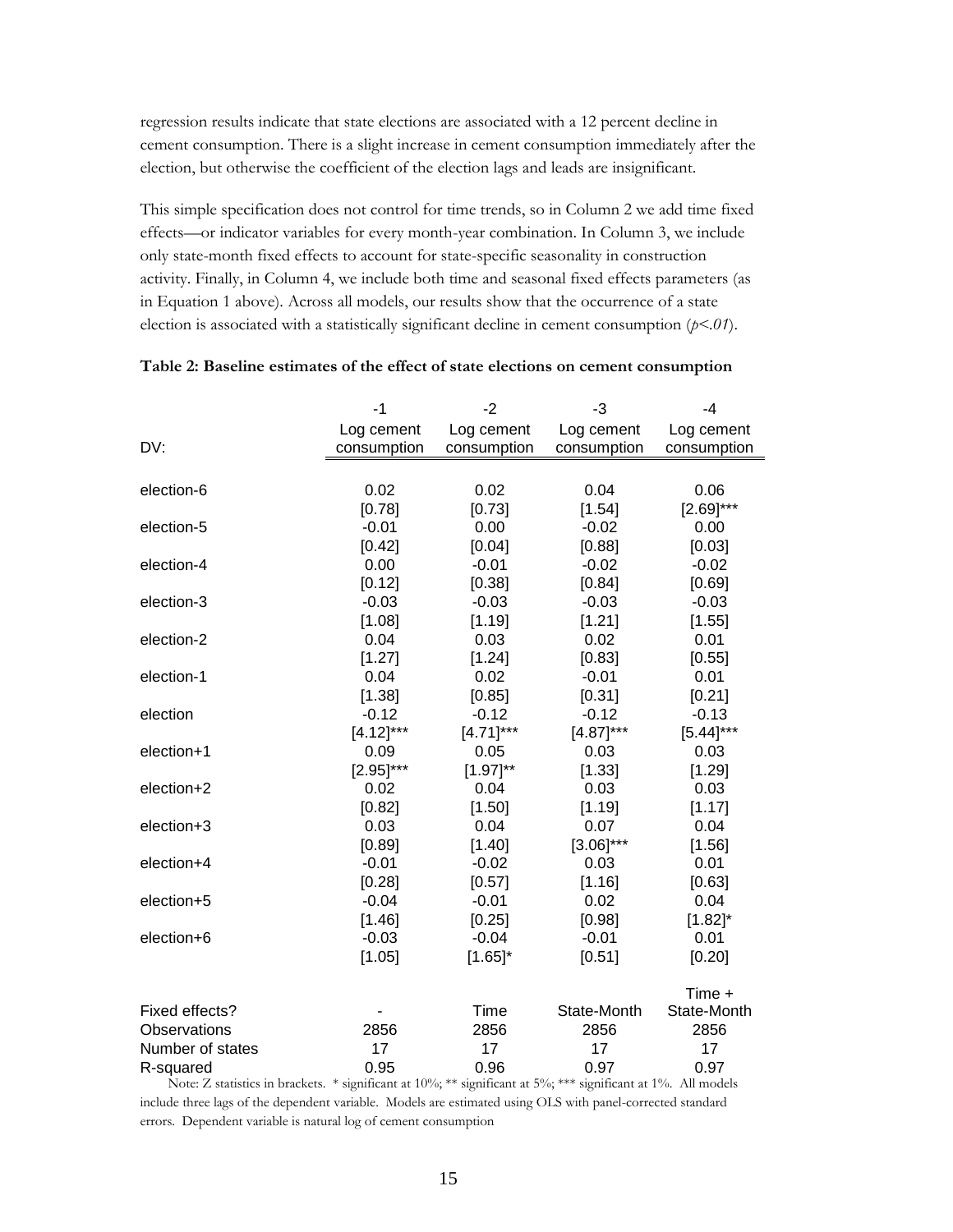According to our estimates, the presence of an election is associated with a 12-13 percent decline in the level of cement consumption. The estimates for the coefficient on the election indicator are strikingly similar across models, both in terms of magnitude and statistical significance. In the full specification (Column 4), almost every other indicator variable marking the months before and after the election is insignificant (with the exception of the dummies for the six month-lag and five month-lead). The results demonstrate a clear, election-related decline. Figure 1 plots the coefficient estimates obtained in Column 4 of Table 2. The figure starkly demonstrates the decline in cement consumption during the month of elections, relative to the months before and after.



**Figure 1: Coefficient plot of effect of state elections on cement consumption**

Note: Coefficients on variables taken from Column 4 of Table 2. Circles represent point estimates and horizontal bars represent 95 percent confidence intervals.

We want to ensure that our core result is not an artifact of the number of leading and lagging months that we decide to control for. To address this concern, we re-estimate the model including both sets of fixed effects, but iteratively add in dummies for the election lags and leads. The results, reported in **Table 3**, indicate that the negative effect of elections is consistently robust as we increase the number of controls for lagging and leading months beginning with one month before and after the election and moving to six months before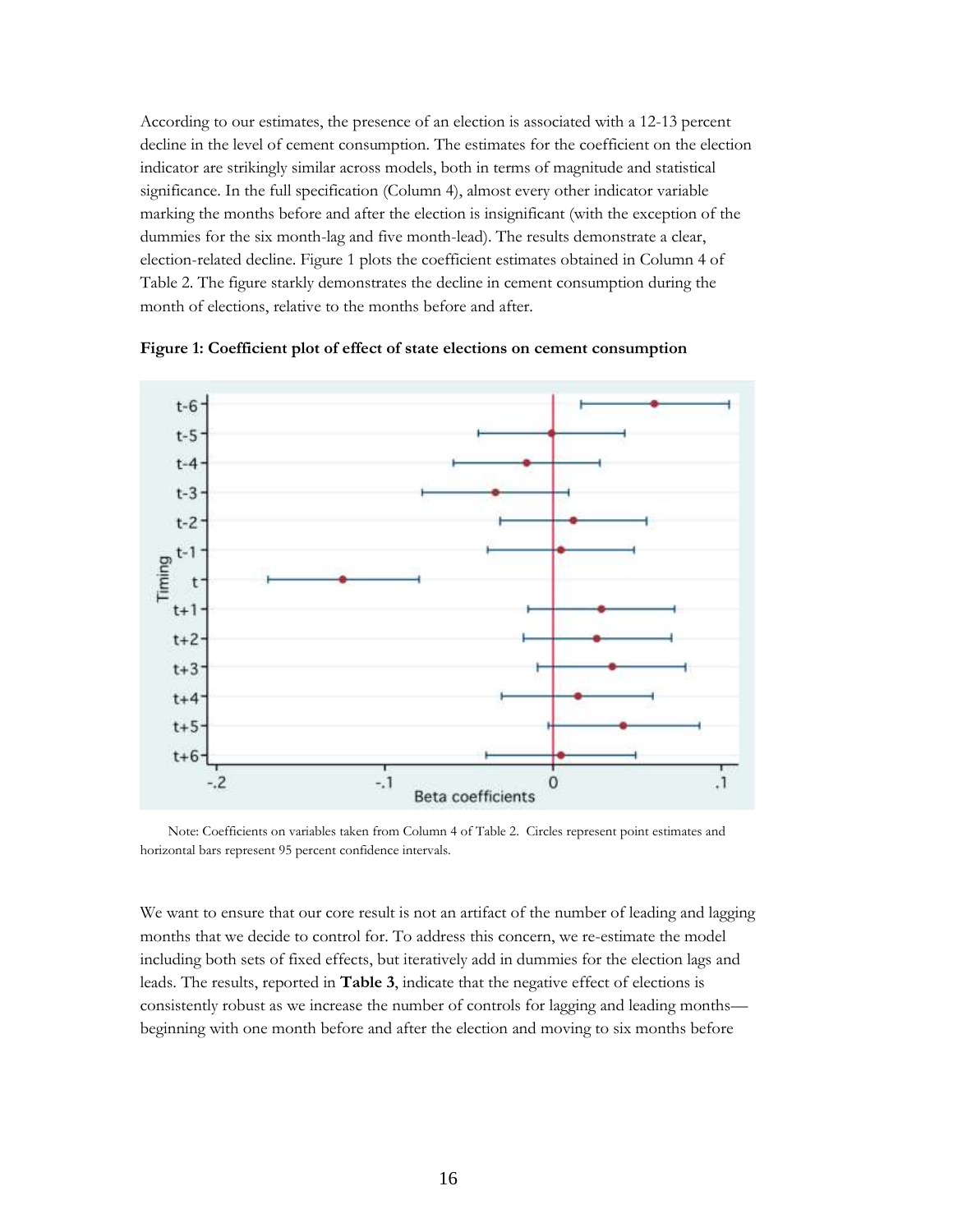|                | $-1$                      | $-2$                      | $-3$                      | $-4$                      | $-5$                      | $-6$                      |
|----------------|---------------------------|---------------------------|---------------------------|---------------------------|---------------------------|---------------------------|
| DV:            | Log cement<br>consumption | Log cement<br>consumption | Log cement<br>consumption | Log cement<br>consumption | Log cement<br>consumption | Log cement<br>consumption |
| election-6     |                           |                           |                           |                           |                           | 0.06                      |
|                |                           |                           |                           |                           |                           | $[2.69]^{***}$            |
| election-5     |                           |                           |                           |                           | 0.00                      | 0.00                      |
|                |                           |                           |                           |                           | [0.04]                    | [0.03]                    |
| election-4     |                           |                           |                           | $-0.02$                   | $-0.01$                   | $-0.02$                   |
|                |                           |                           |                           | [0.66]                    | [0.62]                    | [0.69]                    |
| election-3     |                           |                           | $-0.03$                   | $-0.03$                   | $-0.03$                   | $-0.03$                   |
|                |                           |                           | [1.39]                    | [1.43]                    | [1.55]                    | [1.55]                    |
| election-2     |                           | 0.01                      | 0.01                      | 0.01                      | 0.01                      | 0.01                      |
|                |                           | [0.46]                    | [0.48]                    | [0.53]                    | [0.50]                    | [0.55]                    |
| election-1     | 0.00                      | 0.00                      | 0.00                      | 0.00                      | 0.00                      | 0.01                      |
|                | [0.10]                    | [0.09]                    | [0.13]                    | [0.15]                    | [0.20]                    | [0.21]                    |
| election       | $-0.12$                   | $-0.12$                   | $-0.12$                   | $-0.12$                   | $-0.12$                   | $-0.13$                   |
|                | $[5.46]$ ***              | $[5.46]^{***}$            | $[5.45]$ ***              | $[5.48]$ ***              | $[5.47]$ ***              | $[5.44]$ ***              |
| election+1     | 0.03                      | 0.03                      | 0.03                      | 0.03                      | 0.03                      | 0.03                      |
|                | [1.42]                    | [1.43]                    | [1.42]                    | [1.49]                    | [1.34]                    | [1.29]                    |
| election+2     |                           | 0.03                      | 0.03                      | 0.03                      | 0.03                      | 0.03                      |
|                |                           | [1.39]                    | [1.32]                    | [1.26]                    | [1.22]                    | [1.17]                    |
| election+3     |                           |                           | 0.04                      | 0.03                      | 0.04                      | 0.04                      |
|                |                           |                           | [1.56]                    | [1.49]<br>0.01            | [1.54]                    | [1.56]                    |
| election+4     |                           |                           |                           |                           | 0.01                      | 0.01                      |
| election+5     |                           |                           |                           | [0.46]                    | [0.53]<br>0.04            | [0.63]<br>0.04            |
|                |                           |                           |                           |                           | $[1.72]$ *                | $[1.82]$ *                |
| election+6     |                           |                           |                           |                           |                           | 0.01                      |
|                |                           |                           |                           |                           |                           | [0.20]                    |
|                |                           |                           |                           |                           |                           |                           |
|                | Time + State-             | Time + State-             | Time + State-             | Time + State-             | Time + State-             | Time + State-             |
| Fixed effects? | Month                     | Month                     | Month                     | Month                     | Month                     | Month                     |
| Observations   | 2992                      | 2975                      | 2958                      | 2924                      | 2890                      | 2856                      |
| Number of      |                           |                           |                           |                           |                           |                           |
| states         | 17                        | 17                        | 17                        | 17                        | 17                        | 17                        |
| R-squared      | 0.98                      | 0.98                      | 0.97                      | 0.98                      | 0.97                      | 0.97                      |

## **Table 3: Baseline estimates of the effect of state elections on cement consumptions, varying lags and leads**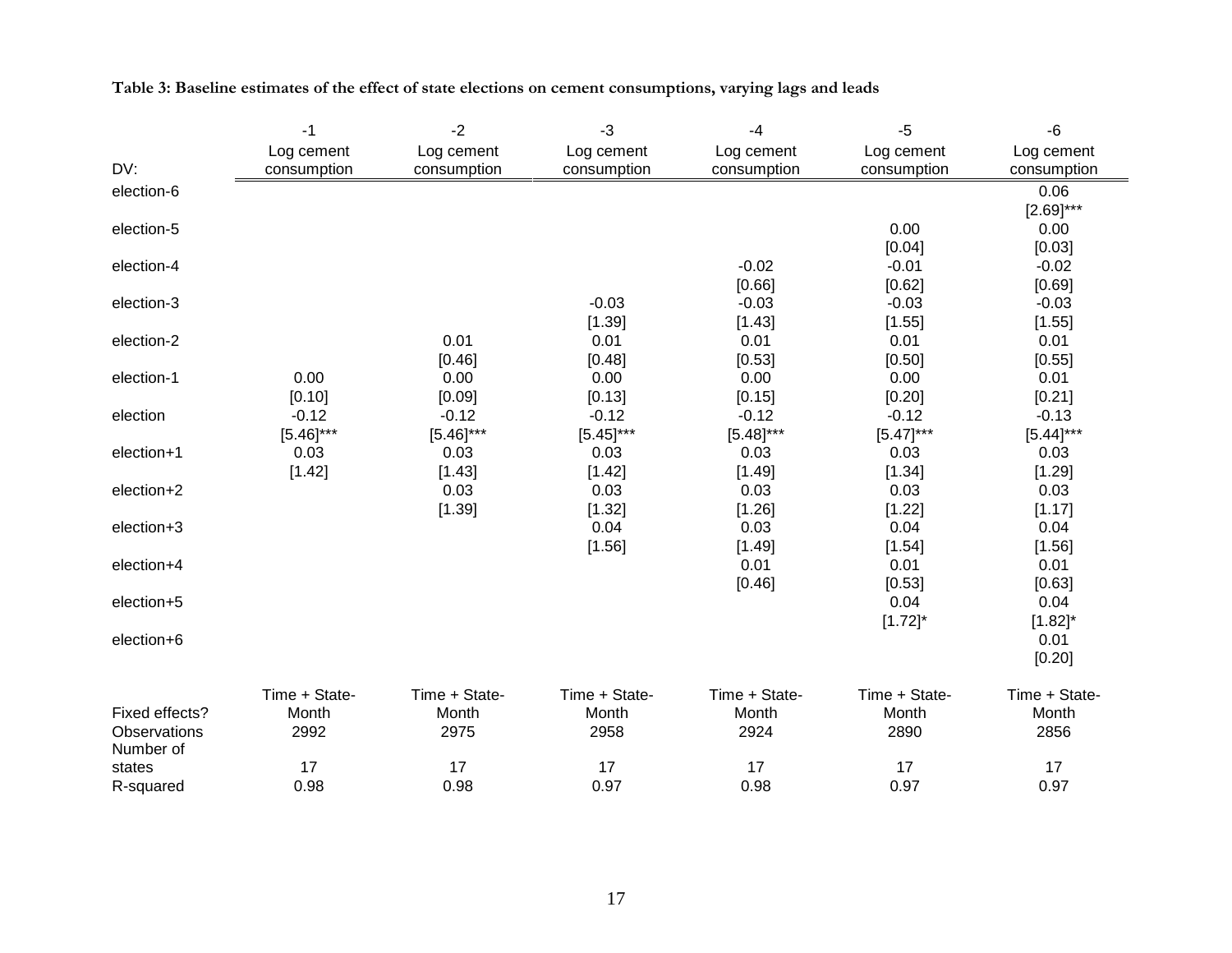and after. Indeed, in results not reported here, the results are consistent even if we include dummies for a larger set of months before and after the election.<sup>20</sup>

#### **5.2 Scheduled elections**

We hypothesized that the contraction in cement consumption will be larger for scheduled elections because they provide politicians and builders with some degree of certainty that allows them to coordinate activities. It is also important to distinguish between scheduled and unscheduled elections because election timing is not strictly exogenous. Hence, there is a concern that governments might call early elections for some reason that might also be correlated with changes in the economy that could impact the demand for cement. Our results for scheduled elections can be found in Column 1 of **Table 4**. Even when using this restricted measure, the occurrence of state elections continues to have a negative effect on cement consumption. In line with our expectations, the coefficient on the scheduled state election variable is slightly larger than when we considered all state elections (scheduled or not). Cement consumption declines by 15 percent during the month of scheduled elections  $(p<.01)$ .

#### **5.3 Dual elections**

We hypothesized that there should be a stronger negative effect of elections on cement consumption in those states that are experiencing simultaneous state and national elections. As Column 2 of **Table 4** attests, the negative effect of dual elections on cement consumption is nearly three times as strong as that of state elections (and more than twice as strong as unscheduled state elections). Dual elections are associated with a 38 percent drop in the level of cement consumption  $(p<0<sub>1</sub>)$ . This result suggests the imperative for election finance is significantly larger when candidates for state and national elections need to raise funds for their respective campaigns simultaneously.

### **5.4 Urban-rural states**

 $\overline{a}$ 

We hypothesized that the effect of elections of cement consumption should be larger in urban states. To classify states, we take advantage of population figures provided in the 1991 and 2001 census. We use the urban/rural population figures from the 1991 census to create a dichotomous indicator for urban/rural states for the years 1995-2000. Using the 2001 census, we do the same for the years 2001-2010. We code states as urban if their urban population is above the median for all states, and rural otherwise.<sup>21</sup> Columns 3 and 4 of **Table 4** confirm our hypothesis. While elections are associated with a decline in cement

<sup>&</sup>lt;sup>20</sup> The estimates are remarkably consistent when we control for up to 11 months of lags and leads. When we control for the 12 months lagging and leading the election, the size of the effect declines as does the significance (*p<.05*).

<sup>&</sup>lt;sup>21</sup> The classification for the two periods is identical, with the exception of Haryana—which moves in to the "urban" category after 2001.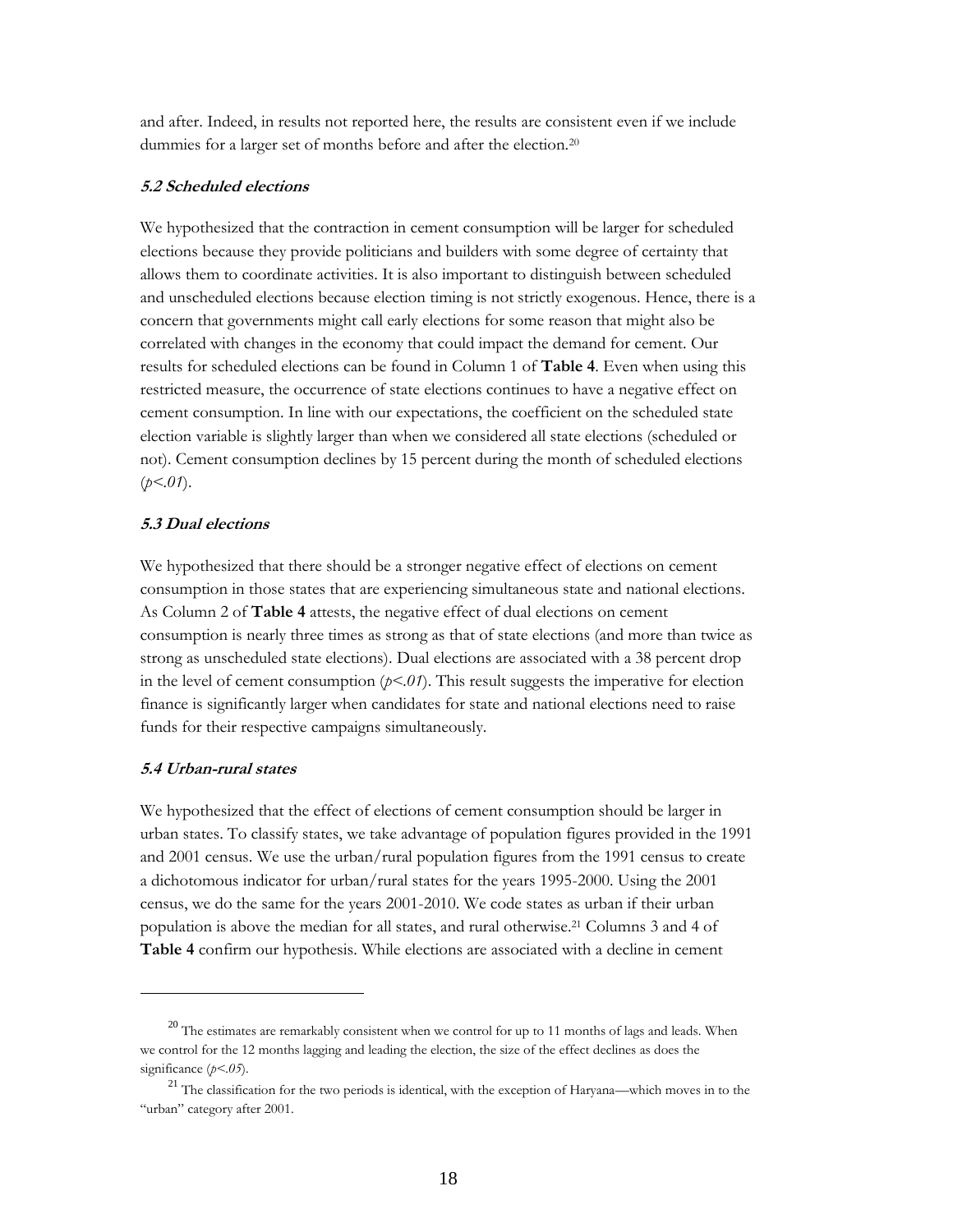consumption in both urban and rural states, the effect is much stronger for urban states (15 percent decline versus 11 percent) as well as more significant.

|                    | $-1$                      | -2                        | -3                        | -4                        |
|--------------------|---------------------------|---------------------------|---------------------------|---------------------------|
| DV:                | Log cement<br>consumption | Log cement<br>consumption | Log cement<br>consumption | Log cement<br>consumption |
| Sample:            |                           |                           | Urban states              | <b>Rural states</b>       |
|                    |                           |                           |                           |                           |
| election-6         | 0.06                      | 0.05                      | 0.09                      | 0.06                      |
|                    | $[2.76]^{***}$            | $[2.06]^{**}$             | $[3.12]$ ***              | [1.53]                    |
| election-5         | 0.00                      | $-0.01$                   | 0.00                      | 0.01                      |
|                    | [0.04]                    | [0.45]                    | [0.00]                    | [0.39]                    |
| election-4         | $-0.02$                   | $-0.01$                   | 0.03                      | $-0.06$                   |
| election-3         | [0.67]<br>$-0.03$         | [0.46]<br>$-0.02$         | [0.85]<br>$-0.04$         | $[1.69]$ *<br>$-0.03$     |
|                    | [1.55]                    | [1.00]                    | [1.44]                    | [0.86]                    |
| election-2         | 0.01                      | 0.02                      | 0.00                      | 0.04                      |
|                    | [0.54]                    | [0.96]                    | [0.04]                    | [1.03]                    |
| election-1         | 0.00                      | $-0.01$                   | 0.00                      | 0.00                      |
|                    | [0.19]                    | [0.26]                    | [0.12]                    | [0.09]                    |
| election           |                           | $-0.02$                   | $-0.15$                   | $-0.11$                   |
|                    |                           | [1.05]                    | $[4.95]$ ***              | $[3.04]$ ***              |
| election+1         | 0.03                      | 0.02                      | 0.06                      | $-0.01$                   |
|                    | [1.27]                    | [1.06]                    | $[1.91]$ *                | [0.17]                    |
| election+2         | 0.03                      | 0.01                      | 0.05                      | 0.00                      |
|                    | [1.20]                    | [0.56]                    | $[1.77]^{*}$              | [0.10]                    |
| election+3         | 0.04                      | 0.06                      | 0.07                      | 0.02                      |
|                    | [1.56]                    | $[2.61]$ ***              | $[2.21]^{**}$             | [0.50]                    |
| election+4         | 0.02                      | 0.03                      | 0.01                      | 0.03                      |
|                    | [0.63]                    | [1.29]                    | [0.34]                    | [0.74]                    |
| election+5         | 0.04                      | 0.03                      | 0.06                      | 0.01                      |
|                    | $[1.87]$ *                | [1.17]                    | $[1.78]^{*}$              | [0.38]                    |
| election+6         | 0.00                      | 0.00                      | 0.02                      | $-0.01$                   |
|                    | [0.20]                    | [0.17]                    | [0.66]                    | [0.20]                    |
| scheduled_election | $-0.15$                   |                           |                           |                           |
|                    | $[5.58]$ ***              |                           |                           |                           |
| dual_election      |                           | $-0.38$                   |                           |                           |
|                    |                           | $[5.86]$ ***              |                           |                           |
| lok_sabha_election |                           | 0.00                      |                           |                           |
|                    |                           | [0.10]                    |                           |                           |
|                    | Time +                    | Year +                    | Time +                    | Time +                    |
| Fixed effects?     | State-Month               | State-Month               | State-Month               | State-Month               |
| Observations       | 2856                      | 2856                      | 1512                      | 1344                      |
| Number of states   | 17                        | 17                        | 9                         | 8                         |
| R-squared          | 0.97                      | 0.97                      | 0.92                      | 0.98                      |

## **Table 4: Disaggregating estimates of the effect of elections on cement consumption, by election type**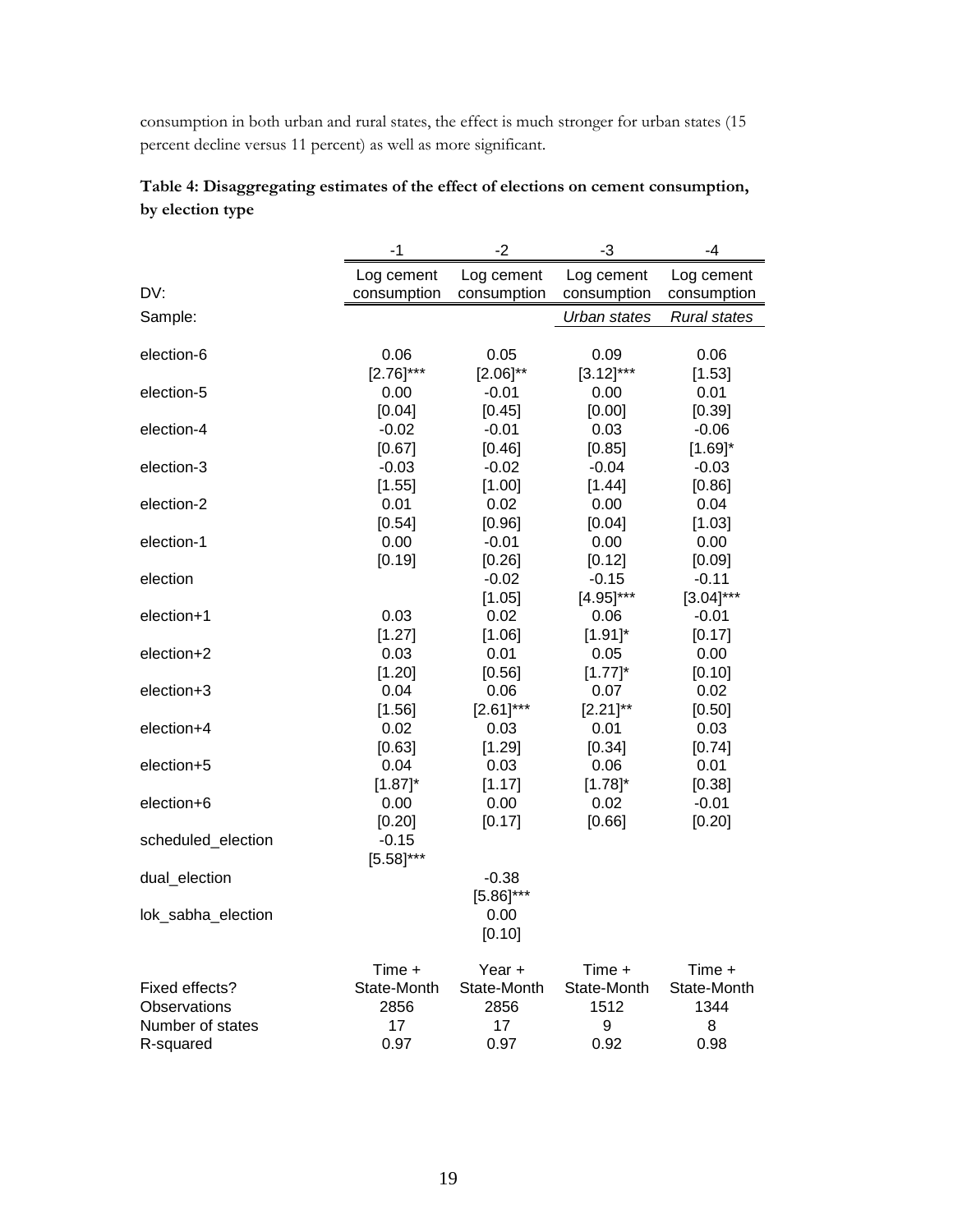**Table 5: Estimates of the effect of national elections on cement consumption**

|                              | -1             | $-2$          | $-3$           | $-4$          | $-5$              |
|------------------------------|----------------|---------------|----------------|---------------|-------------------|
|                              | Log cement     | Log cement    | Log cement     | Log cement    | Log cement        |
| DV:                          | consumption    | consumption   | consumption    | consumption   | consumption       |
|                              |                |               |                |               |                   |
| Lok Sabha election-6         | 0.03           | 0.04          | $-0.03$        | $-0.01$       | $-0.01$           |
|                              | [0.67]         | [0.91]        | [1.12]         | [0.34]        | [0.30]            |
| Lok Sabha election-5         | 0.02           | 0.03          | 0.00           | 0.02          | 0.02              |
|                              | [0.39]         | [0.65]        | [0.11]         | [0.60]        | [0.62]            |
| Lok Sabha election-4         | 0.08           | 0.09          | 0.04           | 0.05          | 0.05              |
|                              | $[1.93]$ *     | $[2.06]^{**}$ | [1.45]         | $[2.01]^{**}$ | $[2.07]^{**}$     |
| Lok Sabha election-3         | 0.05           | 0.05          | 0.02           | 0.02          | 0.02              |
|                              | [1.26]         | [1.14]        | [0.59]         | [0.88]        | [0.82]            |
| Lok Sabha election-2         | $-0.02$        | $-0.02$       | 0.00           | 0.01          | 0.01              |
|                              | [0.46]         | [0.40]        | [0.06]         | [0.48]        | [0.54]            |
| Lok Sabha election-1         | 0.04           | 0.03          | $-0.05$        | $-0.04$       | $-0.04$           |
|                              | [0.96]         | [0.77]        | $[2.04]^{**}$  | [1.50]        | [1.55]            |
| Lok Sabha election           | $-0.10$        | $-0.10$       | $-0.06$        | $-0.05$       |                   |
|                              | $[2.58]^{***}$ | $[2.37]^{**}$ | $[2.26]^{**}$  | $[2.01]^{**}$ |                   |
| Lok Sabha election+1         | 0.03           | 0.03          | $-0.04$        | $-0.04$       | $-0.04$           |
|                              | [0.81]         | [0.63]        | [1.51]         | [1.48]        | [1.52]            |
| Lok Sabha election+2         | 0.00           | 0.00          | 0.01           | 0.01          | 0.00              |
|                              | [0.03]         | [0.06]        | [0.51]         | [0.26]        | [0.16]            |
| Lok Sabha election+3         | 0.03           | 0.02          | 0.07           | 0.06          | 0.06              |
|                              | [0.64]         | [0.48]        | $[2.76]^{***}$ | $[2.56]^{**}$ | $[2.58]^{***}$    |
| Lok Sabha election+4         | $-0.04$        | $-0.05$       | 0.02           | 0.04          | 0.03              |
|                              | [1.14]         | [1.07]        | [0.93]         | [1.40]        | [1.34]            |
| Lok Sabha election+5         | $-0.05$        | $-0.05$       | $-0.02$        | $-0.01$       | 0.00              |
|                              | [1.35]         | [1.26]        | [0.83]         | [0.23]        | [0.15]            |
| Lok Sabha election+6         | 0.02           | 0.02          | $-0.03$        | 0.00          | 0.00              |
| Scheduled Lok Sabha election | [0.56]         | [0.52]        | [1.02]         | [0.11]        | [0.14]<br>$-0.08$ |
|                              |                |               |                |               | $[2.56]^{**}$     |
|                              |                |               |                |               |                   |
|                              |                |               |                | Year +        | Year $+$          |
| Fixed effects?               |                | Year          | State-Month    | State-Month   | State-Month       |
| Observations                 | 2856           | 2856          | 2856           | 2856          | 2856              |
| Number of states             | 17             | 17            | 17             | 17            | 17                |
| R-squared                    | 0.95           | 0.95          | 0.97           | 0.97          | 0.97              |

Note: Z statistics in brackets. \* significant at 10%; \*\* significant at 5%; \*\*\* significant at 1%. All models include three lags of the dependent variable. Models are estimated using OLS with panel-corrected standard errors. Dependent variable is natural log of cement consumption.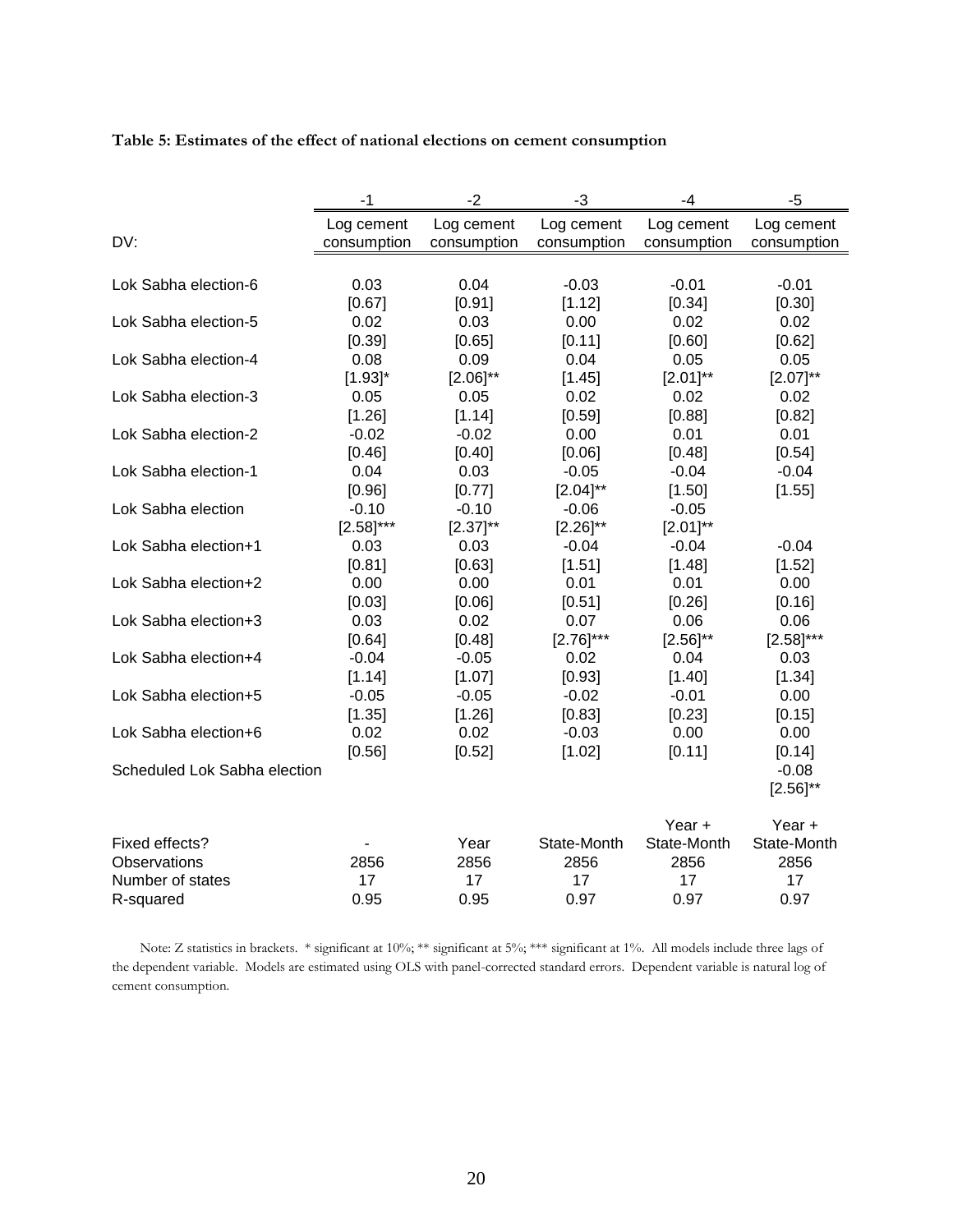### **5.5 National elections**

Thus far, we have focused on the effect of state assembly elections on cement consumption. In **Table 5**, we explore the impact of national elections on cement consumption. As hypothesized previously, we expect that the negative effect of elections on cement consumption will be significant, though smaller, for national elections given that both land and real estate/construction are regulated at the state-level. To estimate the effect of national elections on cement consumption, we use a slightly different empirical model. Namely, we can no longer include a full set of month-year fixed effects to account for the time trend because the indicator for Lok Sabha (national) elections does not vary across states (e.g. national elections are a common "shock" simultaneously experienced by all states in a given month-year). Thus, in the regressions we can only include fixed effects for years as well as for each state-month combination (e.g. seasonal time effects). Column 1 of **Table 5** reports the results of the baseline model (with no fixed effects). According to this basic specification, national elections are associated with a 10 percent decline in cement consumption  $(p<0.1)$ . In Columns 2 and 3, we add year fixed effects and seasonal effects, respectively. The result holds although the coefficient is smaller (-.06) once seasonal effects are included. In Column 4, we include both sets of fixed effects and the results here indicate that national elections are associated with a 5 percent decline in the level of cement consumption  $(p<.05)$ . As for scheduled national elections, we find that the negative impact is slightly more pronounced, as shown in Column 5. This effect is analogous to the differential impact of scheduled versus unscheduled state elections. Column 5 reports an 8 percent decline in cement consumption for scheduled national parliamentary elections (*p<.05*).

### **5.6 Randomization inference**

 $\overline{a}$ 

To build confidence in our result, we make use of randomization inference, which is a nonparametric method of hypothesis testing that does not rely on asymptotic properties or distributional assumptions regarding the error terms in a model. This is particularly relevant to our case, as we are working with panel data where we are likely to have "clustering" or correlation among error terms within a particular group (in our case, states). In the models described above, we addressed this issue using panel-corrected standard errors (PCSEs). Yet, we might be concerned about the robustness of these estimates as we have a relatively small number of clusters (states).

The basic procedure of conducting a randomization test is relatively straightforward and proceeds in four steps, as outlined by Rader (2011).<sup>22</sup> First, we estimate our baseline model using OLS. We record the t-statistic on our election variable. Next, rather than taking the tstatistic on our variable of interest at face value, we shuffle the variable. By randomizing the election month variable, we are theoretically breaking any systematic connection between it and the dependent variable. In the next step, we use this shuffled variable (in place of the

<sup>&</sup>lt;sup>22</sup> One recent empirical application of randomization inference in political science is Erikson, Pinto and Rader (2010).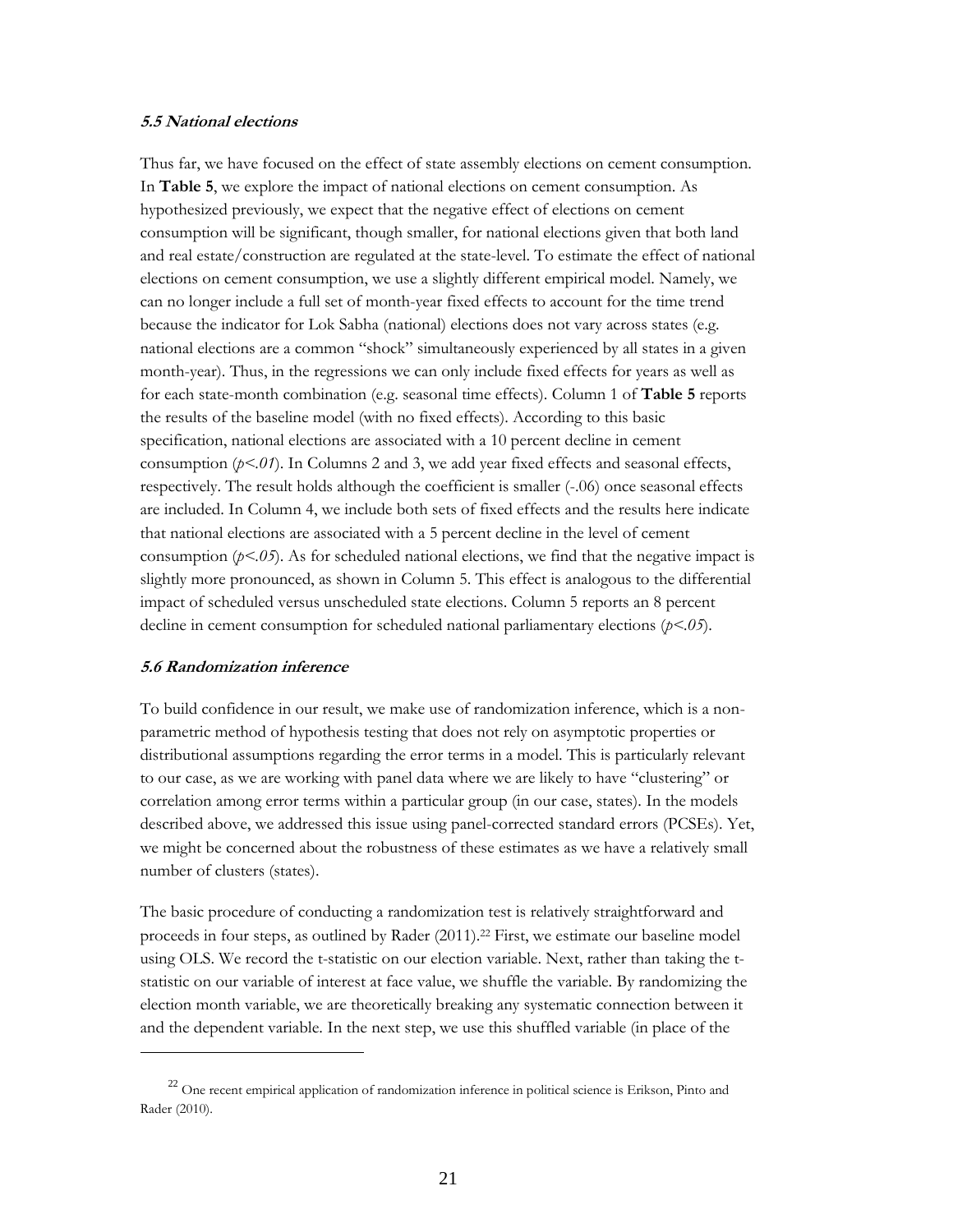observed variable) to re-estimate the model. We repeat the randomization and estimation 1,000 times. By doing this, we create a reference distribution of t-statistics that would arise if the null hypothesis were true. Finally, we can compare the observed t-statistic with the reference distribution to determine what percentage of the time we observe a significant, spurious effect. If the observed t-statistic is larger than 95 percent of the simulated tstatistics, we can be confident in rejecting the null hypothesis of no relationship between elections and cement consumption.

We use the model in Column 4 of Table 2 as our baseline regression, but without using the correction for panel-corrected standard errors. The t-statistic on the election variable is 5.21. **Figure 2** graphically demonstrates the reference distribution of 1,000 t-statistics we obtained from the randomization test. The vertical reference line indicates the t-statistic on our baseline model. As the figure demonstrates, more than 95 percent of the time we obtain results that are of lesser statistical significance than in our baseline model.

#### **Figure 2: Randomization test results**



Note: Baseline model used to obtain original estimated t-statistic adapted from Column 4 of Table 2. The difference in t-statistics reported there and in this figure is due to the fact that we do not use panel-corrected standard errors when conducting the randomization test. Otherwise, the underlying models are identical.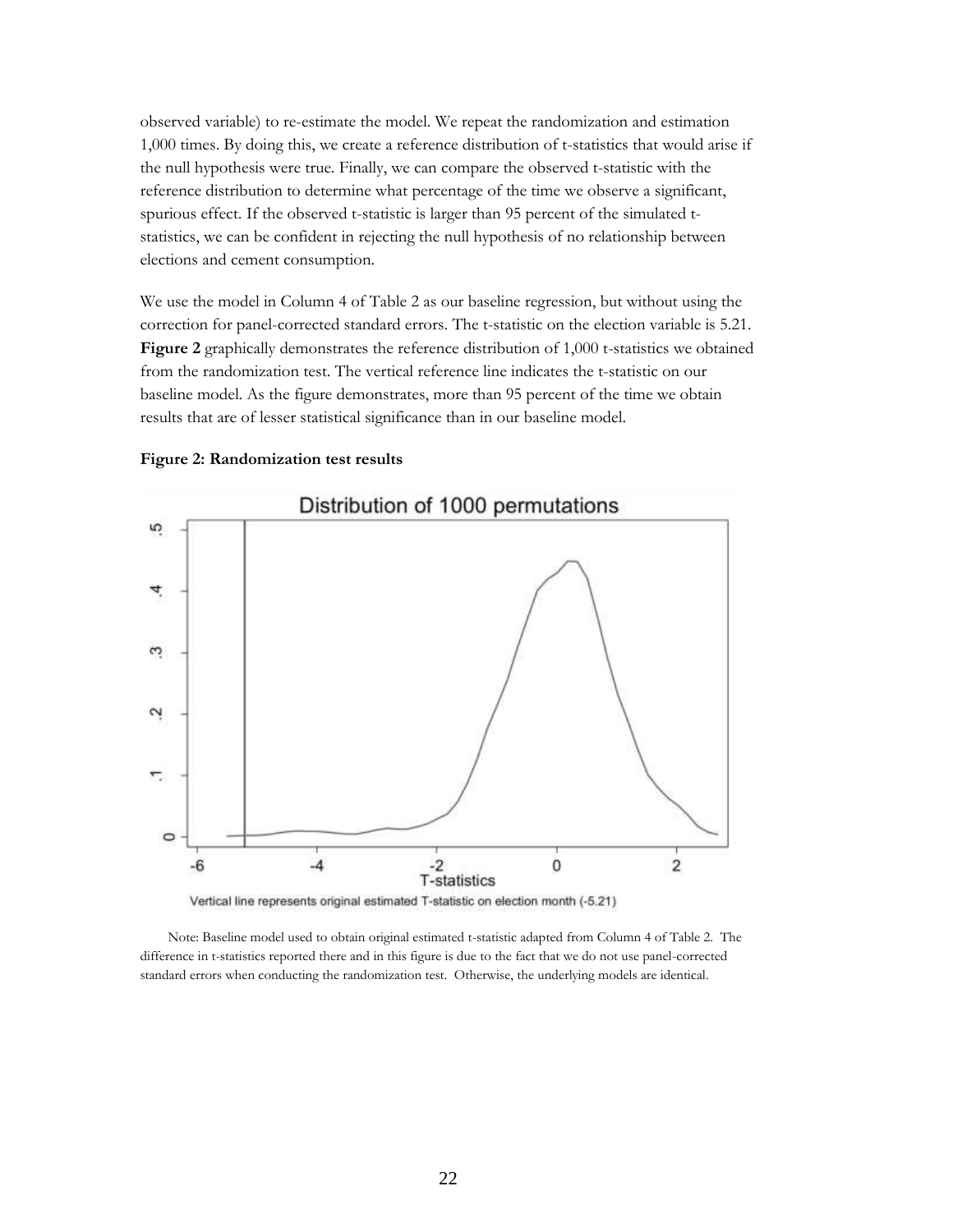## **6. Robustness**

Thus far, we have demonstrated empirically that there is a robust, negative relationship between cement consumption and elections. We believe this is suggestive of real estate's role as a key financier of elections. In this section we address three of the most obvious challenges to our interpretation of the results.

### **6.1 Economic uncertainty**

 $\overline{a}$ 

What if the decline in cement consumption is not symptomatic of the real estate sector's role as a conduit for election finance, but instead the outcome of a broad decline in economic activity arising out of political uncertainty that often precedes elections? For instance, Canes-Wrone and Park (2010) argue that, in OECD countries, the political uncertainty associated with elections induces private sector actors to postpone investments with high costs of reversal. Hence, elections are associated with a decline in economic activity—a "reverse business cycle"—as opposed to an economic expansion predicted by the literature on opportunistic cycles.

Our results do not support such a view in the context of India for three reasons. First, we find that there is a decline in cement consumption in both scheduled as well as unscheduled elections. One would expect, given the uncertainty attached to unscheduled elections (often sparked by political instability) that the pace of economic activity might naturally slow down as business grapples with a potential change in government. Nonetheless, we find the decline in cement consumption is *larger* in scheduled elections, when there is arguably *less uncertainty*.

Second, as an additional robustness test, we run our empirical model using monthly data on cement production, rather than cement consumption, as our dependent variable. Recall, we are primarily interested in election shocks to cement consumption (demand). If builders face a liquidity shock during elections, we should not necessarily detect any systematic effect on cement production (supply).<sup>23</sup> But if production significantly declines during elections itself, one could contend that our results on consumption are merely symptomatic of a larger economic or sectoral cycle (rather than a demand-side shock).

As demonstrated by **Table 6**, we find no clear evidence of an electoral cycle in cement production. Across all models, state elections are not associated with a significant change in cement production. The results are also displayed in graphical form in **Figure 3**. The coefficients on our election indicator variable are positive when we include the fixed effects parameters, though they do not reach statistical significance. As for the months preceding the elections, there does appear to be a contraction in production three months prior to the elections. However, this decline is only half as large as the consumption decline we observe

<sup>&</sup>lt;sup>23</sup> Of course, it is plausible that cement producers will anticipate a decline in consumption and cut production prior to elections. If this were the case, we should expect that some of the dummies for months preceding elections to be positive and significant.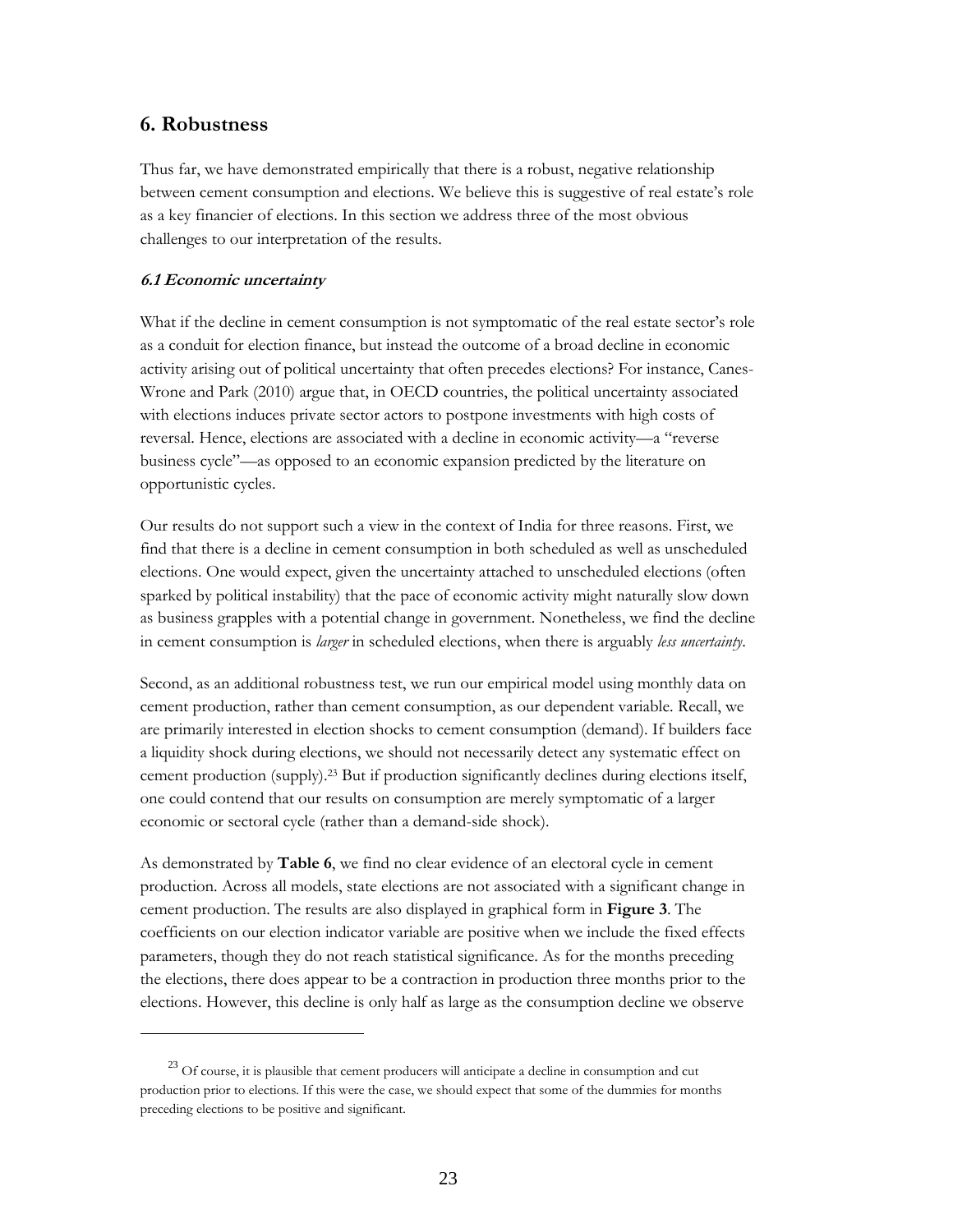around elections. Furthermore, there are signs of a slight *growth* in cement production two months prior to the elections. Overall, we can conclude that there is no indication of an overall economic shock during the month of elections.

|                  | -1                       | $-2$                     | -3                       | -4                       |
|------------------|--------------------------|--------------------------|--------------------------|--------------------------|
| DV:              | Log cement<br>production | Log cement<br>production | Log cement<br>production | Log cement<br>production |
|                  |                          |                          |                          |                          |
| Election-6       | $-0.01$                  | $-0.03$                  | $-0.02$                  | $-0.02$                  |
|                  | [0.24]                   | [0.92]                   | [0.67]                   | [0.73]                   |
| Election-5       | $-0.02$                  | $-0.01$                  | $-0.02$                  | $-0.04$                  |
|                  | [0.50]                   | [0.45]                   | [0.69]                   | [1.31]                   |
| Election-4       | 0.00                     | 0.00                     | $-0.04$                  | $-0.04$                  |
|                  | [0.02]                   | [0.03]                   | [1.63]                   | [1.35]                   |
| Election-3       | $-0.03$                  | $-0.02$                  | $-0.06$                  | $-0.06$                  |
|                  | [0.88]                   | [0.79]                   | $[2.17]^{**}$            | $[2.18]^{**}$            |
| Election-2       | 0.11                     | 0.08                     | 0.07                     | 0.05                     |
|                  | $[3.31]$ ***             | $[2.74]^{***}$           | $[2.40]^{**}$            | $[1.71]$ *               |
| Election-1       | 0.01                     | $-0.04$                  | $-0.03$                  | $-0.04$                  |
|                  | [0.20]                   | [1.18]                   | [1.11]                   | [1.56]                   |
| Election         | $-0.03$                  | 0.03                     | 0.01                     | 0.03                     |
|                  | [0.88]                   | [0.91]                   | [0.23]                   | [1.04]                   |
| Election+1       | 0.01                     | $-0.02$                  | 0.00                     | 0.01                     |
|                  | [0.27]                   | [0.54]                   | [0.16]                   | [0.47]                   |
| Election+2       | $-0.05$                  | $-0.04$                  | $-0.01$                  | $-0.03$                  |
|                  | [1.37]                   | [1.43]                   | [0.44]                   | [1.12]                   |
| Election+3       | $-0.02$                  | $-0.02$                  | 0.01                     | $-0.02$                  |
| Election+4       | [0.53]<br>0.01           | [0.63]<br>0.01           | [0.47]<br>0.03           | [0.60]<br>0.02           |
|                  | [0.30]                   | [0.21]                   | [1.19]                   | [0.83]                   |
| Election+5       | $-0.03$                  | $-0.01$                  | 0.01                     | 0.01                     |
|                  | [0.83]                   | [0.41]                   | [0.52]                   | [0.37]                   |
| Election+6       | 0.01                     | $-0.01$                  | 0.00                     | 0.00                     |
|                  | [0.14]                   | [0.25]                   | [0.08]                   | [0.07]                   |
|                  |                          |                          |                          |                          |
|                  |                          |                          |                          | Time +                   |
| Fixed effects?   |                          | Time                     | State-Month              | State-Month              |
| Observations     | 2514                     | 2514                     | 2514                     | 2514                     |
| Number of states | 15                       | 15                       | 15                       | 15                       |
| R-squared        | 0.99                     | 0.99                     | 0.99                     | 0.99                     |

#### **Table 6: Estimates of the effects of state elections on cement production**

Note: Z statistics in brackets. \* significant at 10%; \*\* significant at 5%; \*\*\* significant at 1%. All models include two lags of the dependent variable. Models are estimated using OLS with panel-corrected standard errors. Dependent variable is natural log of cement consumption. Delhi and Haryana are dropped due to missing data.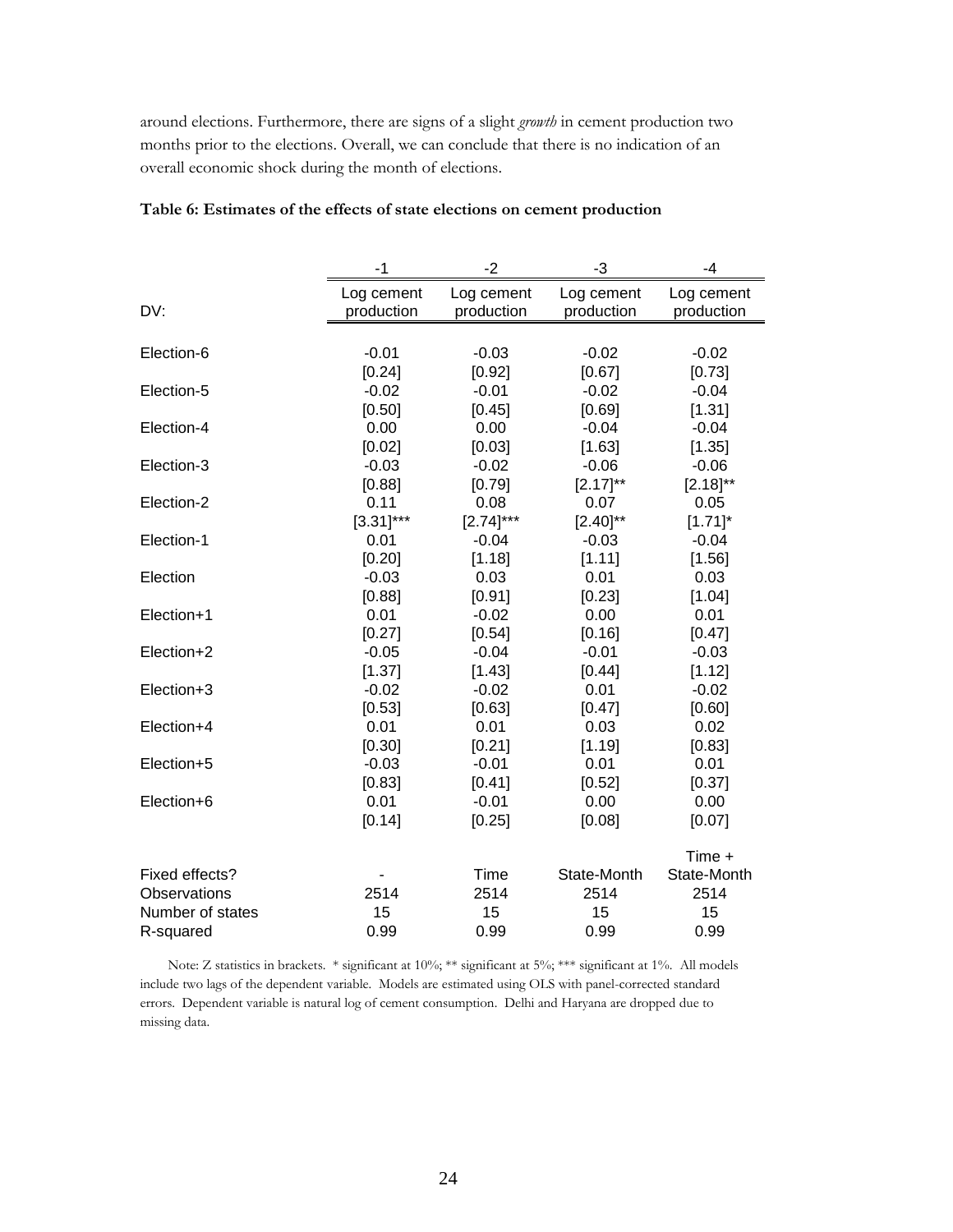

**Figure 3: Coefficient plot of effect of state elections on cement production**

Note: Coefficients on variables taken from Column 4 of Table 6. Circles represent point estimates and horizontal bars represent 95 percent confidence intervals.

Third, we can utilize data on the level of industrial production to examine whether the decline in cement consumption is robust to controlling for the pace of general economic activity. To control for the state of the economy, we utilize the index of industrial production (*IIP*), an aggregate statistic that represents the status of production in the industrial sector for a given period of time compared to a previous reference period. Since the IIP is a national-level measure, we cannot use this data to analyze state elections. However, we can use it as a control in our regressions looking at national elections. The inclusion of the IIP variable does not substantively alter our estimates of the negative effect of national elections on cement consumption (as seen in **Table 7**).

Finally, it is worth noting that the argument that general economic activity contracts on account of election-induced uncertainty stands in contrast to much of the literature on political business cycles in developing countries. Indeed, the literature on opportunistic business cycles suggests that policymakers in developing democracies induce short-term economic *expansions* (and increase deficits) before elections (Brender and Drazen 2005; Shi and Svensson 2006). Studies of India have reached similar conclusions (Cole 2008; Khemani 2004).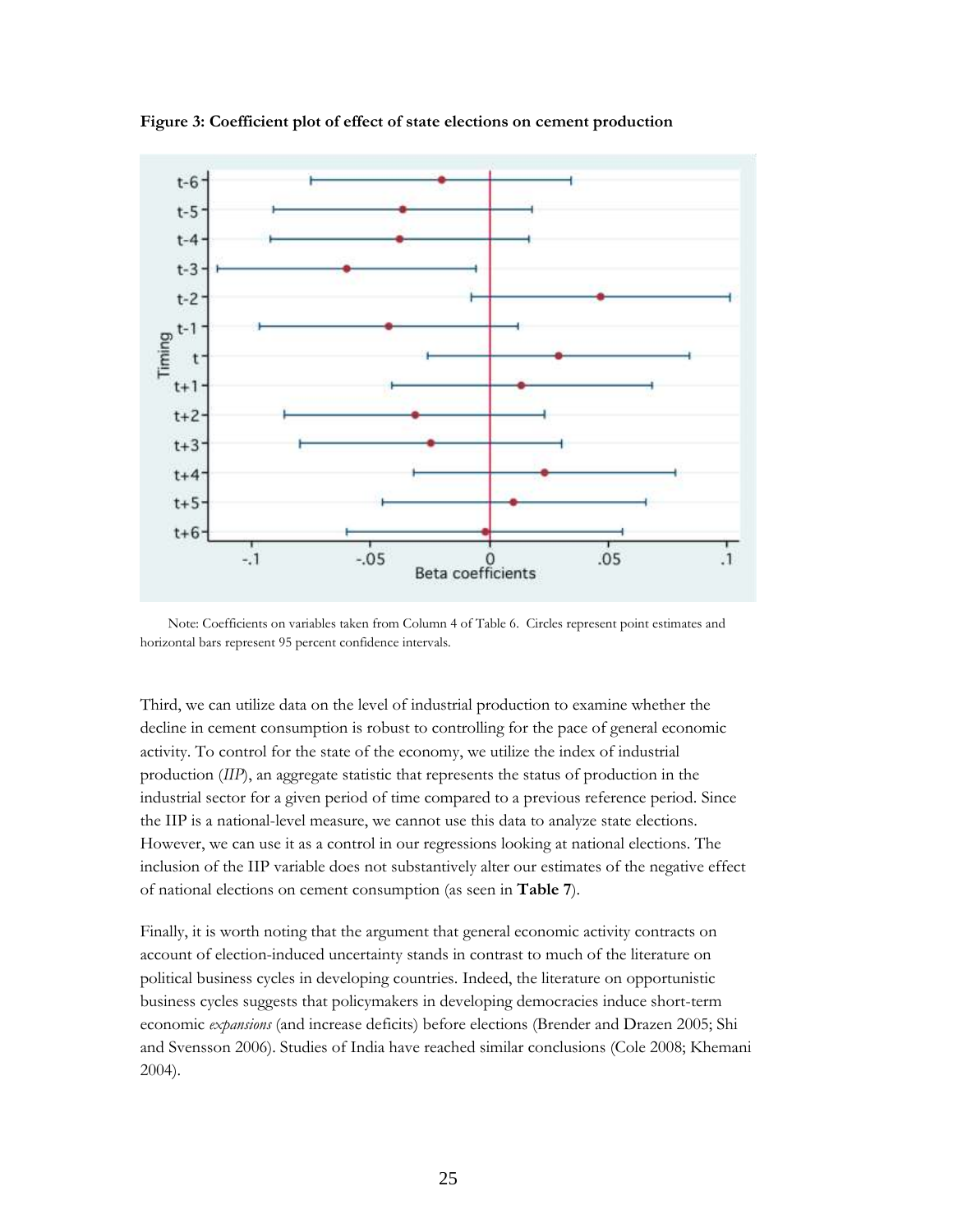**Table 7: Estimates of the effect of national elections on cement consumption, controlling for IIP**

|                      | -1            | $-2$          | -3            | -4            |
|----------------------|---------------|---------------|---------------|---------------|
|                      | Log cement    | Log cement    | Log cement    | Log cement    |
| DV:                  | consumption   | consumption   | consumption   | consumption   |
|                      |               |               |               |               |
| Lok Sabha election-6 | 0.03          | 0.04          | $-0.02$       | 0.00          |
|                      | [0.73]        | [0.90]        | [0.83]        | [0.03]        |
| Lok Sabha election-5 | 0.02          | 0.03          | 0.00          | 0.02          |
|                      | [0.45]        | [0.66]        | [0.06]        | [0.67]        |
| Lok Sabha election-4 | 0.08          | 0.09          | 0.04          | 0.05          |
|                      | $[1.98]^{**}$ | $[2.07]^{**}$ | [1.52]        | $[2.16]^{**}$ |
| Lok Sabha election-3 | 0.05          | 0.05          | 0.02          | 0.03          |
|                      | [1.31]        | [1.12]        | [0.75]        | [1.04]        |
| Lok Sabha election-2 | $-0.02$       | $-0.02$       | 0.01          | 0.01          |
|                      | [0.41]        | [0.41]        | [0.28]        | [0.57]        |
| Lok Sabha election-1 | 0.04          | 0.03          | $-0.04$       | $-0.04$       |
|                      | [1.01]        | [0.75]        | $[1.71]$ *    | [1.44]        |
| Lok Sabha election   | $-0.10$       | $-0.10$       | $-0.05$       | $-0.05$       |
|                      | $[2.53]^{**}$ | $[2.36]^{**}$ | $[2.18]^{**}$ | $[2.00]^{**}$ |
| Lok Sabha election+1 | 0.03          | 0.03          | $-0.03$       | $-0.03$       |
|                      | [0.86]        | [0.62]        | [1.43]        | [1.22]        |
| Lok Sabha election+2 | 0.00          | 0.00          | 0.01          | 0.00          |
|                      | [0.07]        | [0.06]        | [0.24]        | [0.17]        |
| Lok Sabha election+3 | 0.03          | 0.02          | 0.06          | 0.06          |
|                      | [0.67]        | [0.49]        | $[2.56]^{**}$ | $[2.39]^{**}$ |
| Lok Sabha election+4 | $-0.04$       | $-0.05$       | 0.02          | 0.03          |
|                      | [1.11]        | [1.06]        | [0.90]        | [1.09]        |
| Lok Sabha election+5 | $-0.05$       | $-0.05$       | $-0.02$       | $-0.01$       |
|                      | [1.32]        | [1.25]        | [0.79]        | [0.55]        |
| Lok Sabha election+6 | 0.03          | 0.02          | $-0.01$       | $-0.01$       |
|                      | [0.64]        | [0.52]        | [0.45]        | [0.19]        |
| <b>IIP</b>           | 0.00          | 0.00          | 0.00          | 0.00          |
|                      | [0.79]        | [0.11]        | $[10.55]$ *** | $[2.46]^{**}$ |
|                      |               |               |               | Year +        |
| Fixed effects?       |               | Year          | State-Month   | State-Month   |
| Observations         | 2856          | 2856          | 2856          | 2856          |
| Number of states     | 17            | 17            | 17            | 17            |
| R-squared            | 0.95          | 0.95          | 0.97          | 0.97          |
|                      |               |               |               |               |

Note: Z statistics in brackets. \* significant at 10%; \*\* significant at 5%; \*\*\* significant at 1%. All models include three lags of the dependent variable. Models are estimated using OLS with panel-corrected standard errors. Dependent variable is natural log of cement consumption.

### **6.2 Consumption smoothing**

Another possible objection to our findings relates to the behavior of builders. For instance, if builders anticipate the future need to redirect funds to election campaigns, why wouldn't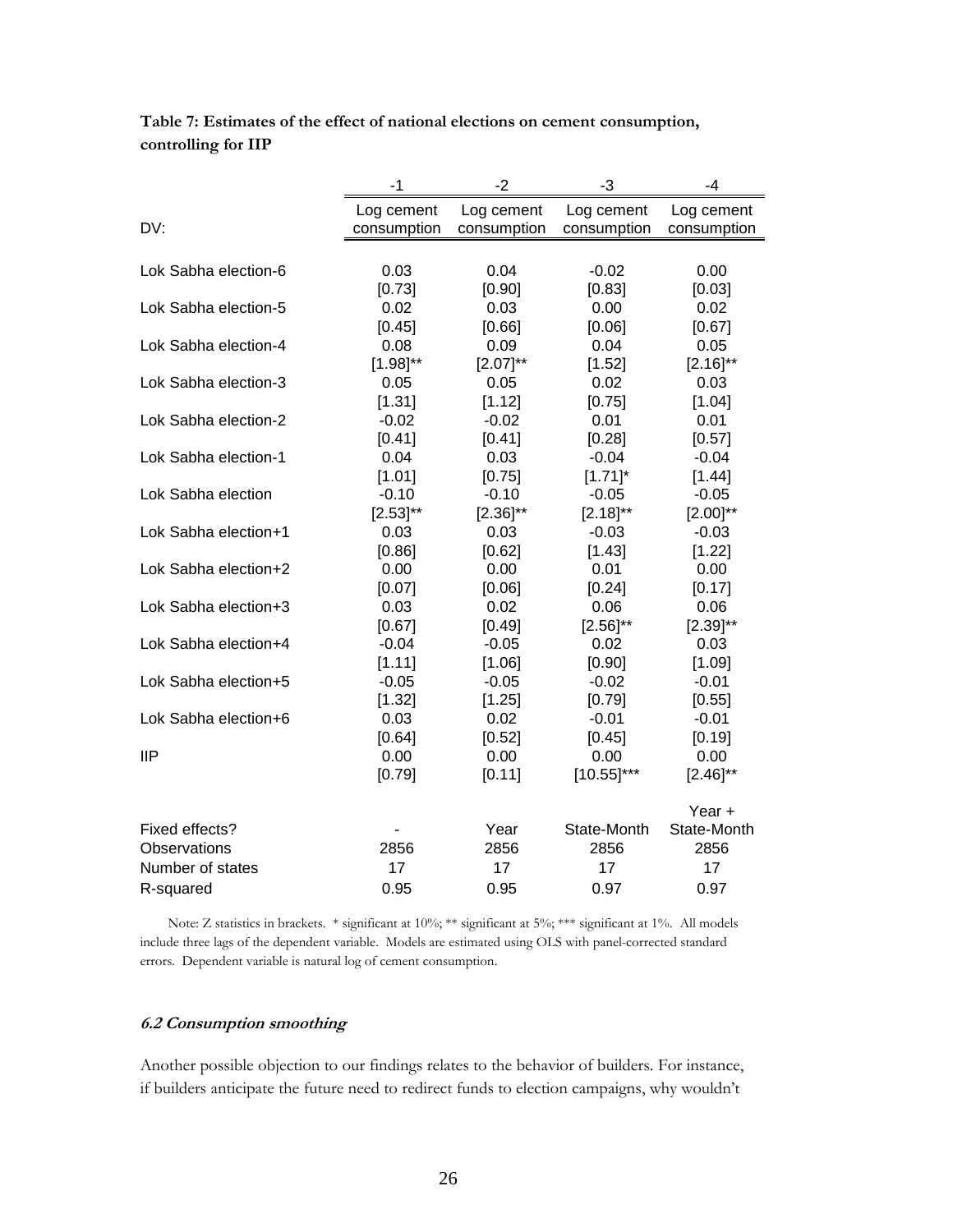they take action to smooth their consumption? After all, private firms (and economic agents, in general) are said to prefer a stable consumption path over time. Thus, if firms know that their consumption will likely decline in the future, they should anticipate this by gradually redirecting funds over time rather than waiting for the month of elections.

While an impulse to "smooth" consumption makes sense in theory, we argue that it does not happen in practice for two reasons. First, politicians provide funds to builders precisely because they need a place to hide their assets from scrutiny. If builders redirected funds to politicians in installments, it would undermine politicians' incentives to move the assets off their balance sheets this way. Instead, politicians want funds during election season because they can route these funds into campaigns immediately, without keeping them on their own books.

Second, because builders operate in a "black money" environment, there are constraints on their liquidity that hamper their ability to smooth consumption. There are three reasons for this. First, as was mentioned earlier, banks are generally cautious about lending to the real estate sector. For instance, Reserve Bank of India (RBI) regulations mandate that banks' exposure to real estate lending be no more than 15 percent of a bank's total deposits (RBI 2009).<sup>24</sup> Indeed, it is instructive to note that while the U.S. economy was severely hampered by a mortgage-lending crisis in 2007-8, India avoided a similar fate thanks to conservative lending practices and increased regulation in sectors such as real estate. Second, banks are unlikely to provide builders with financing to address liquidity constraints in advance of elections when the underlying motivations are expressly political. Third, election-season borrowing is likely to be costly for builders because the cost of borrowing will increase if the general demand for credit is higher as elections approach.

Of course, it is also possible that builders accept that idea that providing election finance and thus facing a short-term liquidity shortage—is part of the cost of doing business in a highly regulated economy. Builders may be willing to put up with a temporary slowdown in building activity if they are reaping benefits from the state in other ways.

### **6.3 Model code of conduct**

 $\overline{a}$ 

A third possible objection to our findings concerns the rules of the ECI. From the time elections are announced to the date results are made public, the ECI enforces a "model code of conduct," which is a set of guidelines that govern the conduct of the incumbent government as well as parties and candidates taking part in elections. One of the motivations of the model code is to create a level playing field so that the government does not exploit the benefits of incumbency for electoral purposes.

<sup>24</sup> Indeed, Patnaik, Shah and Suri (2011) find that penetration of commercial finance in the real estate sector is very low in India.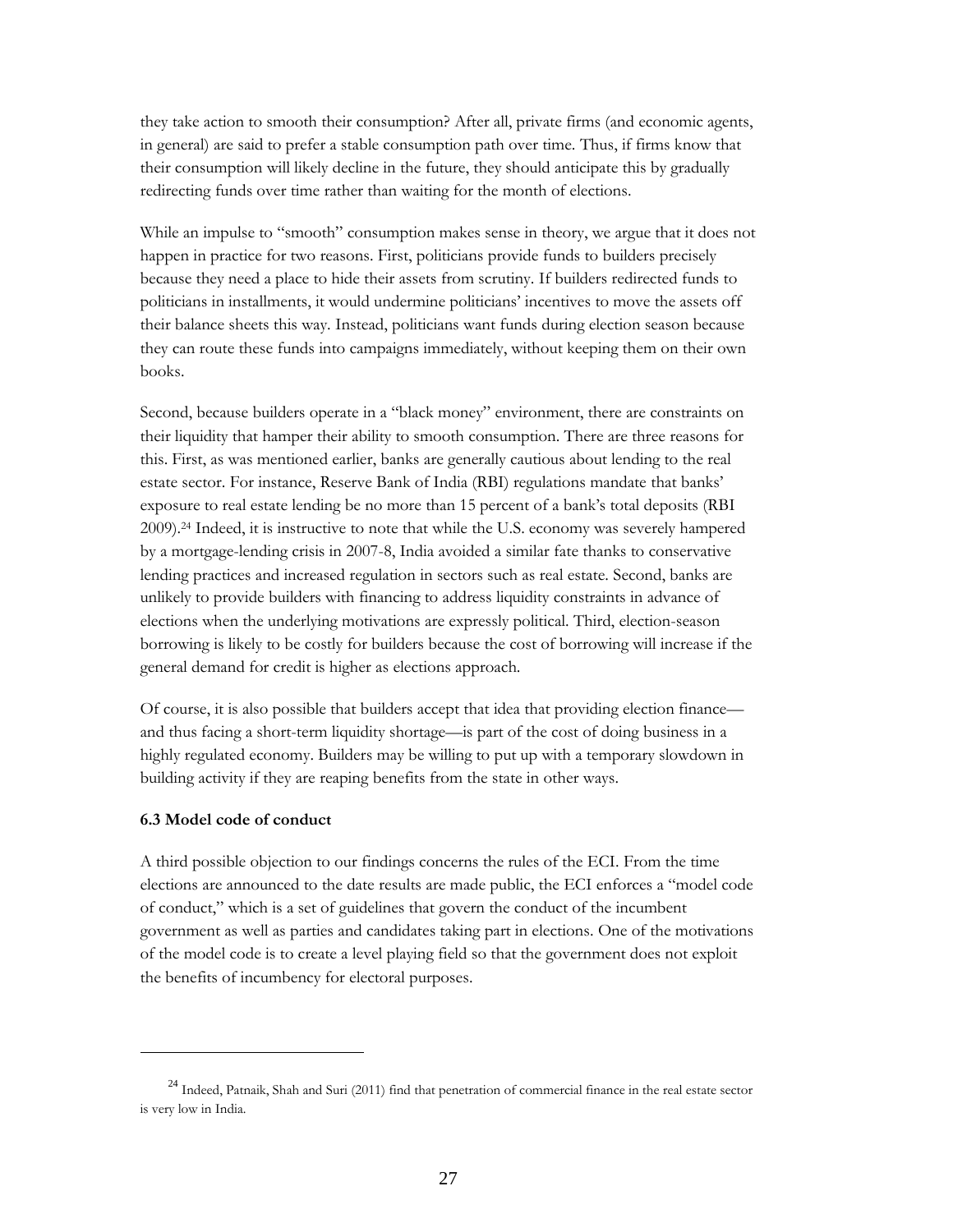One might argue that the decrease in cement consumption during the month of elections is a direct result of the enforcement of the model code because it constrains the ability of the government to carry out its regular business, which could include a variety of infrastructure projects. Yet the model code only restricts the government from announcing new schemes and projects in advance of the elections (Singh 2011). It has no bearing on the government's undertaking of existing projects. Given the time lag inherent in tenders, contracts, siting, etc. we do not think this is biasing our results.

Furthermore, governments are likely to be strategic (especially when elections take place as scheduled) in announcing new schemes prior to the formal enforcement of the model code prior to elections. Doing so allows them to minimize the possibility of a slowdown in projects come election time. For instance, as elections approach the incumbent government has an incentive to get as much money out to contractors working on ongoing government contracts (the quid pro quo is that contractors often lend their vehicles for campaigns). This is consistent with Khemani (2004), who finds election-related increases in public investment spending and spending on road expansion using subnational data from India.<sup>25</sup>

## **7. Conclusion**

 $\overline{a}$ 

The presence of black money is a well-known feature of elections in many developing democracies. Yet due to its opacity, much of what we know about illicit election finance is based on anecdotal evidence or journalistic investigations. This paper represents a contribution to a new literature, which seeks to use new or innovative sources of data to demonstrate empirically —and quantify—the flows of black money in elections.

The role of the real estate sector in providing off-the-books campaign contributions to politicians has been a hallmark in many developing economies due to the nature of state regulations governing land use. This paper uses variation in the demand for cement to demonstrate the presence of an electoral cycle in building activity, using data from India. This effect is consistent with the belief that the sector serves as a key conduit of black money in elections. Using a variety of models, we demonstrate that our key empirical finding is robust. Furthermore, we address what we see are the leading objections to our interpretation of the underlying mechanism.

We believe that this work has several implications for the field of political economy. First, scholars need to pay greater attention to the role black money is playing across the developing world. If there are large sums of money moving through the political system independent of official expenditures, our estimates of election finance will be downward-

<sup>&</sup>lt;sup>25</sup> One interpretation of our finding is that building activity slows down during elections because laborers in the real estate sector are being used as temporary labor for campaigns. This is an interesting hypothesis for which we would need additional data; but we believe this can be seen in our framework as an "in-kind" contribution from builders.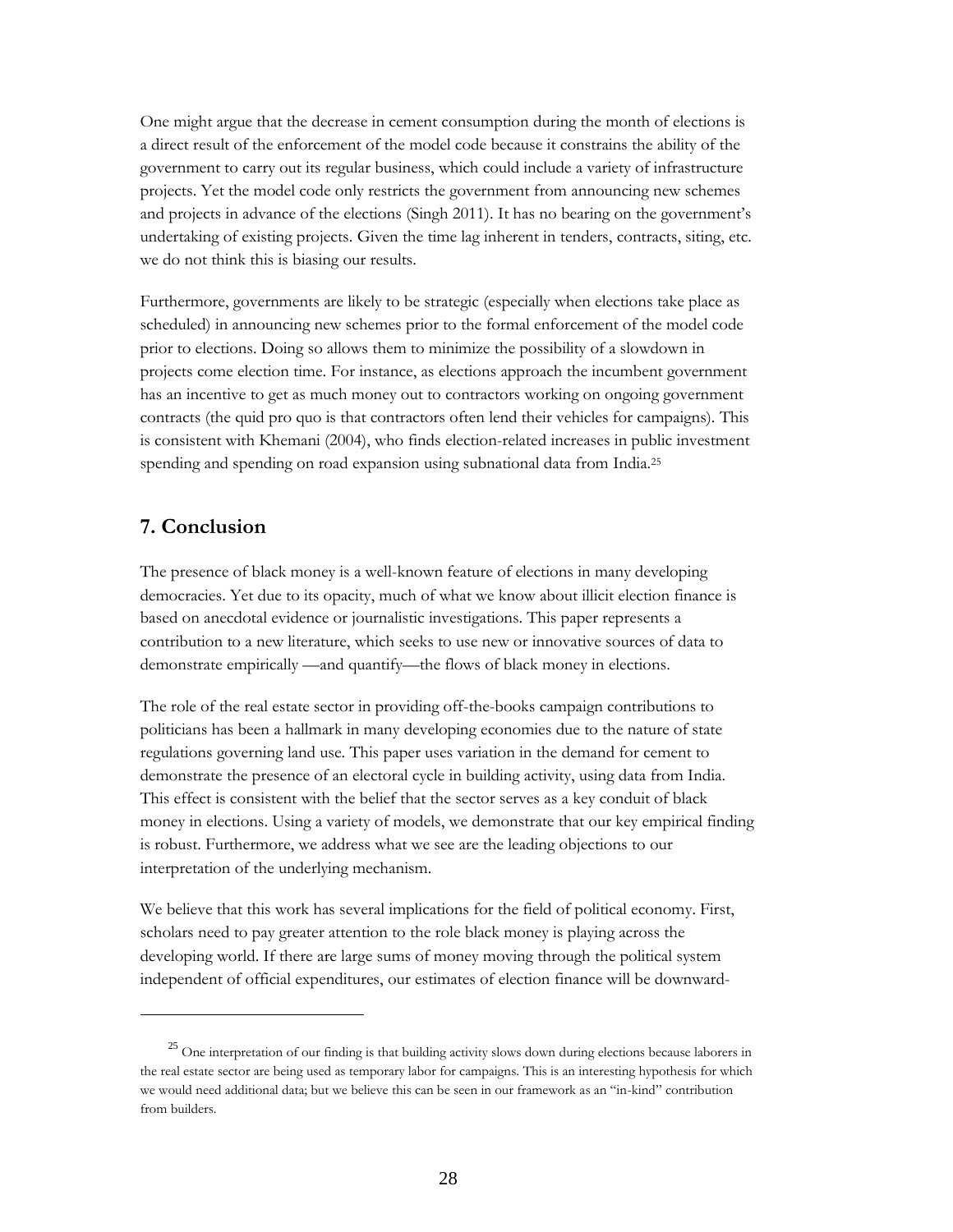biased if we do not take them into account. To date, much of the comparative literature focuses on licit flows (see Scarrow 2007 for a review), but such flows likely constitute but a fraction of total election spending in many developing countries.

Second, the growing expense of elections has serious implications for public policy in developing countries. Raising money from "supporters" has the potential effect of postelection paybacks in terms of distorting public policies. Indeed, the builder-politician nexus has implications for decisions on land acquisition and conversion; land and housing prices and land inequality; and the overall public management of urbanization.<sup>26</sup>

Third, election finance (its sources and methods) has ramifications for how democracy functions. In principle, greater political competition, decentralization (i.e. greater number of elected sub-national bodies), and more frequent elections can enhance citizen accountability of elected representatives. But each of these benefits also comes with a financial cost with respect to increasing electoral expenditure. While one could argue that costly elections can serve as a screening device to weed out non-serious candidates, if privileged access to resources becomes a pre-condition for winning election, this could have obvious effects on the nature of political selection. Finally, there is the troubling prospect of the long-term cognitive implications if election financing results in negative selection effects and a broader corruption of the body politic. If the resulting cynicism among voters leads them to lose faith in the democratic process, there will be little left to hold up the edifice itself.

 $\overline{a}$ 

<sup>26</sup> The title of a recent article in the *New York Times* on Gurgaon, one of the fastest growing and richest cities in India, says it all: "In India Dynamism meets Dysfunction" (Yardley 2011).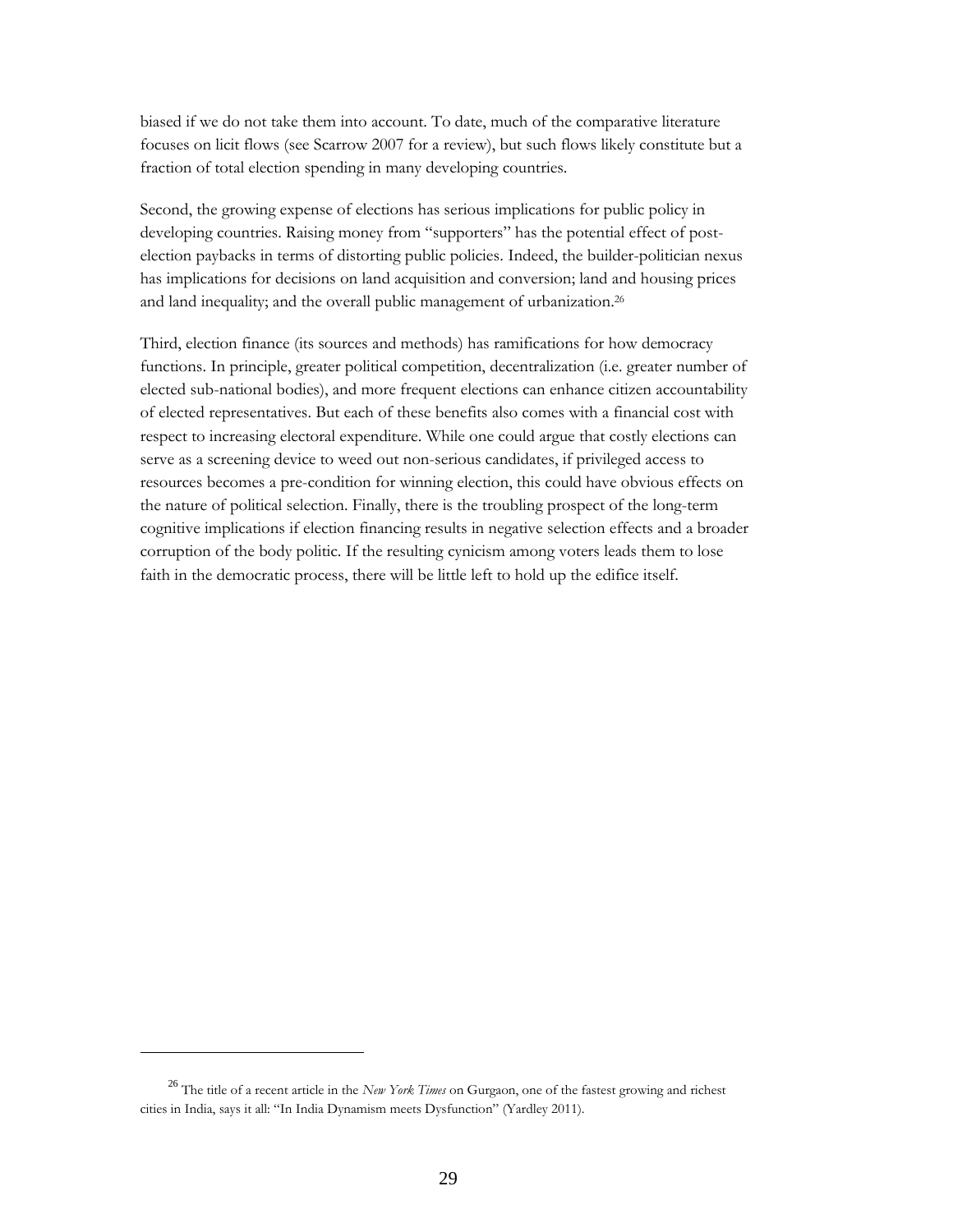## **Bibliography**

- Akhmedov, A. and E. Zhuravskaya. 2004. "Opportunistic Political Cycles: Test in a Young Democracy Setting." *Quarterly Journal of Economics* 119(4): 1301-1338.
- Association for Democratic Reforms. 2009. Analysis of the MPs of the 15th Lok Sabha (2009): High-Level Summary. [http://groups.google.co.in/group/national-ew](http://groups.google.co.in/group/national-ew-news/browse_thread/thread/ea94c77fc5e04845?hl=en)[news/browse\\_thread/thread/ea94c77fc5e04845?hl=en#](http://groups.google.co.in/group/national-ew-news/browse_thread/thread/ea94c77fc5e04845?hl=en) (July 1, 2011).

Beck, N. and J. Katz. 1995. "What to Do (and Not to Do) With Time-Series Cross-Section Data." *American Political Science Review* 89(3): 634–47.

- Bhavnani, R. 2011. "A Primer on Corruption Amongst India's Politicians." Working Paper. Princeton University.
- Bhushan, R. 2001. "Builders and Friends." *Outlook India*. February 19. <http://www.outlookindia.com/article.aspx?210880> (July 2, 2011).
- Brender, A. and A. Drazen. 2005. "Political Business Cycles in New Versus Established Democracies." *Journal of Monetary Economics* 52(7): 1271-1295.
- Canes-Wrone, B. and J. Park. 2010. "Electoral Business Cycles in OECD Countries." Working Paper. Princeton University.
- Chubb, J. 1982. *Patronage, Power and Poverty in Southern Italy: A Tale of Two Cities*. New York: Cambridge University Press.
- Cole, S. 2008. "Fixing Market Failures or Fixing Elections? Elections, Banks, and Agricultural Lending in India." *American Economic Journals: Applied Economics* 1(1): 219- 250.
- Djankov, S et al. 2002. "The Regulation of Entry." *Quarterly Journal of Economics* 117(1): 1-37. *Economic and Political Weekly*. 2009. "Fourth Estate on Sale." December 12.
- *Economic Times*. 2011. "Election Commission Seizes Maximum Cash, 80% of the Rs. 74.27 Crore, in Tamil Nadu." May 12.
- Eggers, A. and J. Hainmueller. 2009. "MPs for Sale? Returns to Office in Postwar British Politics." *American Political Science Review* 103(4): 513-533.
- Erie, S. 1990. *Rainbow's End: Irish-Americans and the Dilemmas of Urban Machine Politics, 1840- 1985*. Berkeley, CA: University of California Press.
- Erikson, R., P. Pinto and K. Rader. 2010. "Randomization Tests and Multi-Level Data in U.S. State Politics." *State Politics and Policy Quarterly* 10(2): 180-198.

Faccio, M. 2006. "Politically Connected Firms." *American Economic Review* 96(1): 369–86.

- Fisman, R. 2001. "Estimating the Value of Political Connections." *American Economic Review* 91(4): 1095–1102.
- Gingerich, D. 2010. "Dividing the Dirty Dollar: The Allocation and Impact of Illicit Campaign Funds in a Gubernatorial Contest in Brazil." Working Paper. University of Virginia.
- Goldman, E., J. Rocholl and J. So. 2009. "Do Politically Connected Boards Affect Firm Value?" *The Review of Financial Studies* 22(6): 2331-2360.
- Igan, D., P. Mishra, and T. Tressel. 2011. "A Fistful of Dollars: Lobbying and the Financial Crisis." Working Paper 17076. National Bureau of Economic Research.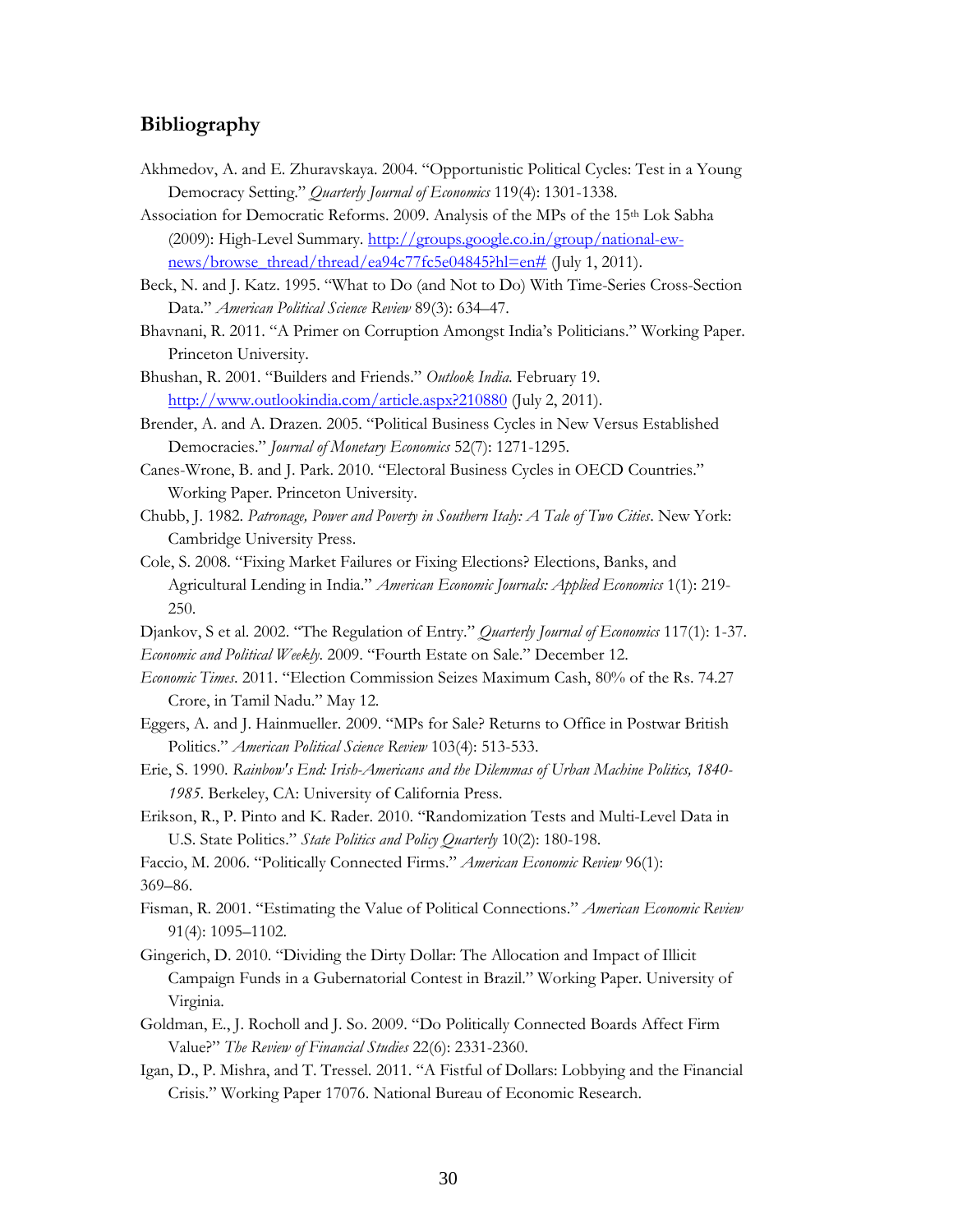- Im, K., M. Pesaran, and Y. Shin. 2003. "Testing for Unit Roots in Heterogeneous Panels." *Journal of Econometrics* 115: 53-74.
- India Brand Equity Foundation. n.d. *Cement*. Report prepared for Confederation of Indian Industry.
- *India Realty News*. 2009. "Donation to Political Parties Worries Builders." March 14. [http://www.indianrealtynews.com/real-estate-india/mumbai/donation-to-political](http://www.indianrealtynews.com/real-estate-india/mumbai/donation-to-political-parties-worries-builders.html)[parties-worries-builders.html](http://www.indianrealtynews.com/real-estate-india/mumbai/donation-to-political-parties-worries-builders.html) (June 30, 2011).
- Jaffrelot, C. 2002. "Indian Democracy: The Rule of Law on Trial." *India Review* 1(1): 77-120.

Jayachandran, S. 2006. "The Jeffords Effect." *Journal of Law and Economics* 49(2): 397–425.

- Johnson, S., and T. Mitton. 2003. "Cronyism and Capital Controls: Evidence from Malaysia." *Journal of Financial Economics* 67(2): 351-382.
- Kar, D. 2010. *The Drivers and Dynamics of Illicit Financial Flows from India: 1948-2008*. Washington, DC: Global Financial Integrity.
- Khemani, S. 2004. "Political Cycles in a Developing Economy: Effect of Elections in the Indian States." *Journal of Development Economics* 73(1): 125-154.
- Khetan, A. 2011. "Land Grab. And How to Make Millions." *Tehelka* 8(21). May 28.
- Khwaja, A., and A. Mian. 2005. "Do Lenders Favor Politically Connected
- Firms? Rent Provision in an Emerging Financial Market." *Quarterly Journal of Economics* 120(4): 1371–1411.
- Krishnan, Nandini. 2011. "Why Didn't They Vote? Consipracy Theories Abound Post TN Elections." *Sify News*. [http://www.sify.com/news/why-didn-t-they-vote-conspiracy](http://www.sify.com/news/why-didn-t-they-vote-conspiracy-theories-abound-post-tn-elections-imagegallery-national-letph8bgffg.html)[theories-abound-post-tn-elections-imagegallery-national-letph8bgffg.html](http://www.sify.com/news/why-didn-t-they-vote-conspiracy-theories-abound-post-tn-elections-imagegallery-national-letph8bgffg.html) (June 26, 2011).
- Kupferschmidt, D. 2009. "Illicit Political Finance and State Capture." Background Paper. International IDEA.
- Mehta, P. 2010. "It's the Land, Stupid." *Indian Express*. August 19.
- Mian, A., A. Sufi, and F. Trebbi. 2010. "The Political Economy of the Subprime Mortgage Credit Expansion." Working Paper 16107. National Bureau of Economic Research.
- Ockey, J. 1998. "Crime, Society and Politics in Thailand" in Carl A. Trocki, ed.
- *Gangsters, Democracy and the State in Southeast Asia*. Ithaca, NY: Cornell University Press.
- Pai, S. 2011. "Our Land of Discontents." *Indian Express*. May 20.
- Patnaik, I., A. Shah and A. Suri. 2011. "Managing Boom and Bust in Real Estate: What Lessons Can India Offer?" Working Paper. National Institute of Public Finance and Policy.
- Pinto-Duschinsky, M. 2002. "Financing Politics: A Global View." *Journal of Democracy* 13(4): 69-86.
- Planning Commission, Government of India. 2008. *Eleventh Five-Year Plan (2007–2012)*. Volume 3. New Delhi: Oxford University Press.
- Pradhan, S. 2006. "I Take Money for Tickets: Mayawati." *Rediff*. June 25. <http://www.rediff.com/cms/print.jsp?docpath=//news/2006/jun/05maya.htm> (June 21, 2011).